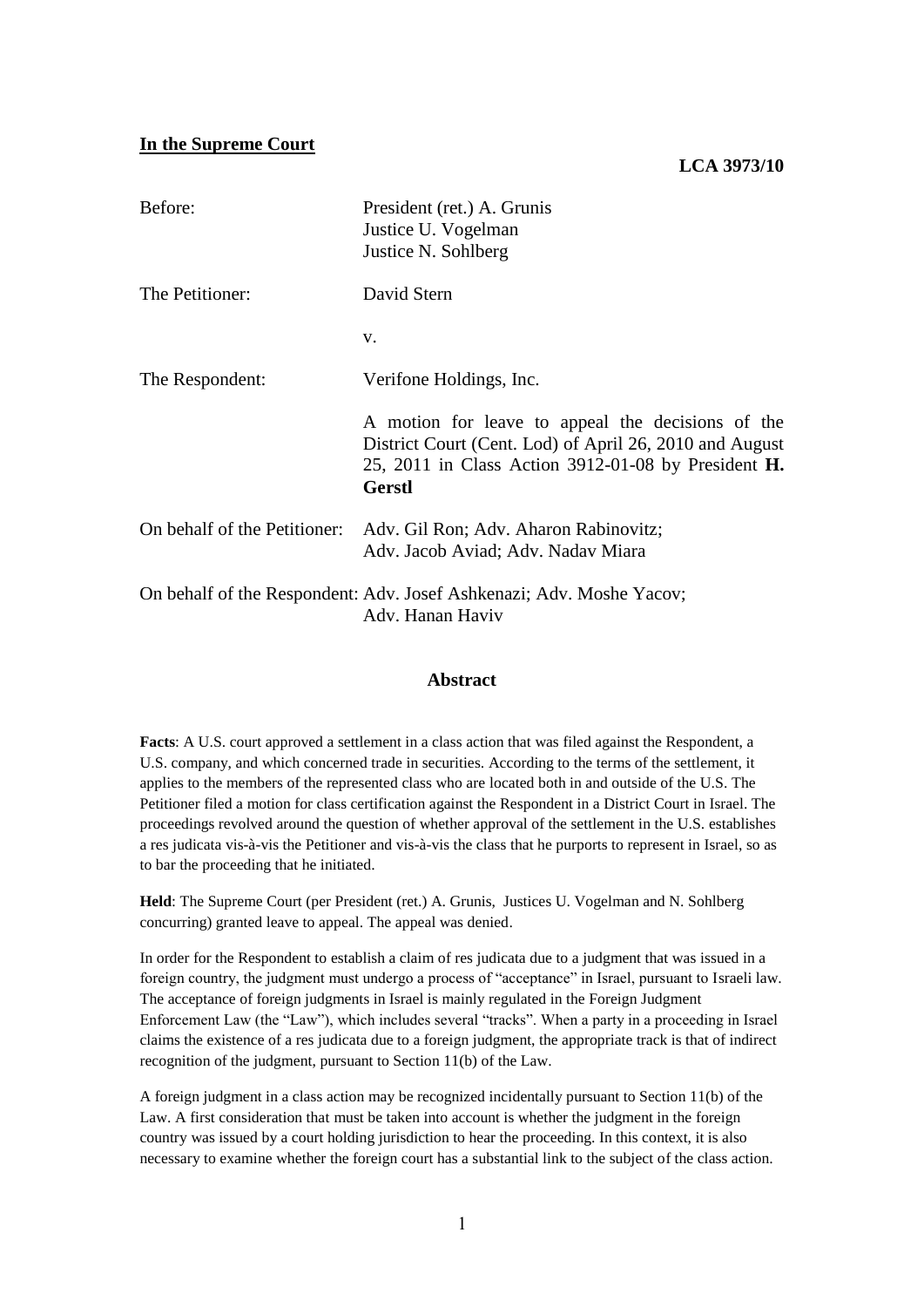The participation of the lead plaintiff or the party seeking class certification in the proceeding conducted in the foreign court may be deemed as consent to the jurisdiction of the foreign court.

A further consideration is whether the right of the members of the represented class to a fair proceeding was prejudiced. In the context of this consideration, three main elements must be contemplated: giving proper notice to the class members of the fact of the conduct of the class proceeding in the foreign court, and giving the class members an opportunity to participate therein; giving the class members an opportunity to withdraw from the proceeding; and adequate representation of the class members by the lead plaintiff (and his counsel) in the foreign court throughout the conduct of the proceeding.

Examination of the outcome of the class action in the foreign court on the merits (or examination of a settlement that was approved in a foreign country on the merits) will only be performed in cases in which the outcome is clearly and patently unreasonable. Non-recognition of a foreign judgment for repugnance to public policy will occur only in exceptional cases.

Weight should also be afforded to the fact that the claims being raised against recognition of the foreign judgment were already heard and decided by the foreign court. In addition, decisive weight should be afforded to the fact that the party raising the claims against recognition of the foreign judgment in Israel raised these claims himself in the foreign court, and his claims there were rejected.

If the court finds that the foreign judgment should be recognized, how is it applicable to the proceeding being held in Israel? The applicability of the foreign judgment pursuant to the foreign law is a fact that must be proven, and insofar as necessary, recourse may be made to the parity of laws presumption. According to Israeli law, if the proceeding in Israel is a class proceeding which is at the stage of class certification, denial of the class certification motion does not establish a res judicata vis-à-vis the class. In such a case, recognition of the foreign judgment is applicable only to the party filing the motion for class certification. In a case in which the foreign judgment is recognized without hearing the claims in connection with the right of the class to a fair proceeding on the merits, because the party seeking class certification (or the lead plaintiff) are barred from raising the same, recognition of the foreign judgment is applicable only to the party seeking class certification (or the lead plaintiff).

In the case at bar, the foreign judgment that was issued in the class proceeding in the U.S. should be recognized. The Petitioner did not deny the jurisdiction of the U.S court and should be deemed as having agreed thereto. In addition, the class proceeding has a material link to the U.S. in view of the fact that we are concerned with trade in securities of a U.S. company which was mainly performed in the U.S. The Petitioner's claims of a violation of the right of the class members in Israel to a fair proceeding were already heard by the U.S. court and rejected, and the Petitioner should not be permitted to raise his claims for a second time in the Israeli court. The Petitioner has no serious, arguable claim with regards to the body of the terms and conditions of the agreement, which claim will only be heard in exceptional cases.

In view of the aforesaid, there is no impediment to recognizing the foreign judgment approving the settlement in the class proceeding in the U.S. pursuant to Section 11(b) of the Law. Moreover, in view of the provisions of the settlement and the definition of the represented class according to the settlement, the foreign judgment establishes a res judicata pursuant to U.S. law with respect to the class proceeding in Israel, and therefore the motion for class certification should be denied.

### **Judgment**

#### President (ret.) A. Grunis: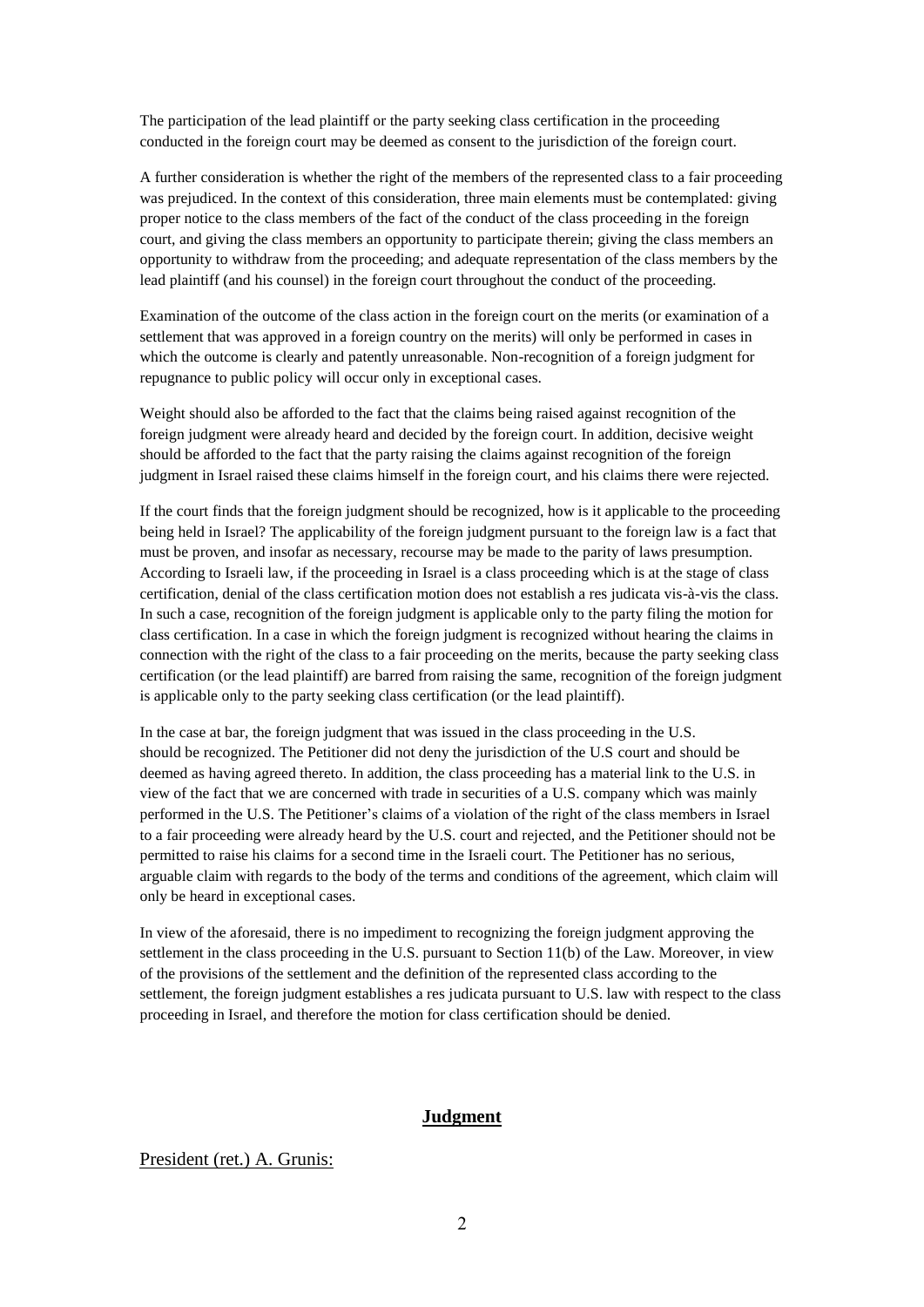1. A court in the United States approves a settlement in a class action being heard before it. According to the terms and conditions of the settlement, it applies to the members of the represented class who are located both in and outside of the United States. What effect does approval of the settlement have on a class proceeding on the same issue in Israel? This is the question before us.

# **The chain of events**

- 2. The motion at bar for leave to appeal has undergone many twists and turns since being filed. I will, therefore, briefly describe the chain of events, focusing on the issue that is now to be decided. The Respondent, Verifone Holdings, Inc. (the Respondent) is a foreign company that was incorporated in the State of Delaware in the United States. The Respondent engages in the development of secure electronic payment systems and solutions. The Respondent's shares are traded on the New York Stock Exchange (NYSE), and in the period between July 2006 and July 2010 they were also traded on the Tel Aviv Stock Exchange (TASE). In December 2007, the Respondent published immediate reports on the stock exchanges in the U.S. and in Israel, in which it was stated that errors had been discovered in its periodic financial statements in relation to the first three quarters of the financial year ended October 31, 2007. After this publication, there was a sharp drop in the value of the Respondent's stock. These circumstances led to the filing of 16 actions in the United States against the Respondent by its shareholders, ten of which were motions for class certification, and six of which were motions for approval of derivative suits. The hearing of nine of the class proceedings was consolidated before the Federal Court in California (*In re Verifone Holdings, Inc. Securities Litigation,* Civil Action C 07-6140 MHP, decision of January 18, 2008; this consolidated proceeding shall hereinafter be referred to as the "Class Proceeding in the U.S."). Various entities contended in the California court for appointment to the position of the lead plaintiff in the consolidated proceeding ("Lead Plaintiff"), including several Israeli institutional bodies ("Phoenix", "Harel", "Clal Finance", "Prism", "Batucha Investment Management" and "Yashir Investment House"). Ultimately, the California court chose to appoint a body named "National Elevator Fund" as lead plaintiff.
- 3. On January 27, 2008, the Petitioner, David Stern (hereinafter: the Petitioner) filed a motion for class certification against the Respondent (hereinafter: the Motion for Class Certification in Israel) in the District Court (Cent. Lod). In this proceeding, the District Court was asked to certify a class action against the Respondent on behalf of any person who purchased shares of the Respondent on TASE between March 7, 2007 (the date of publication of the first erroneous financial statement) and December 2, 2007, and who held the stock on December 3, 2007 (the date of publication of the immediate report in Israel in which the error was exposed). The Petitioner asserted that following the discovery of the errors that occurred in the Respondent's financial statements, the value of its shares fell by approximately 46%. It was asserted that the Respondent bears responsibility to its shareholders for inclusion of the misleading details in the financial statements (pursuant to Section 38C of the Securities Law, 5728-1968 (hereinafter: the Securities Law)). The Petitioner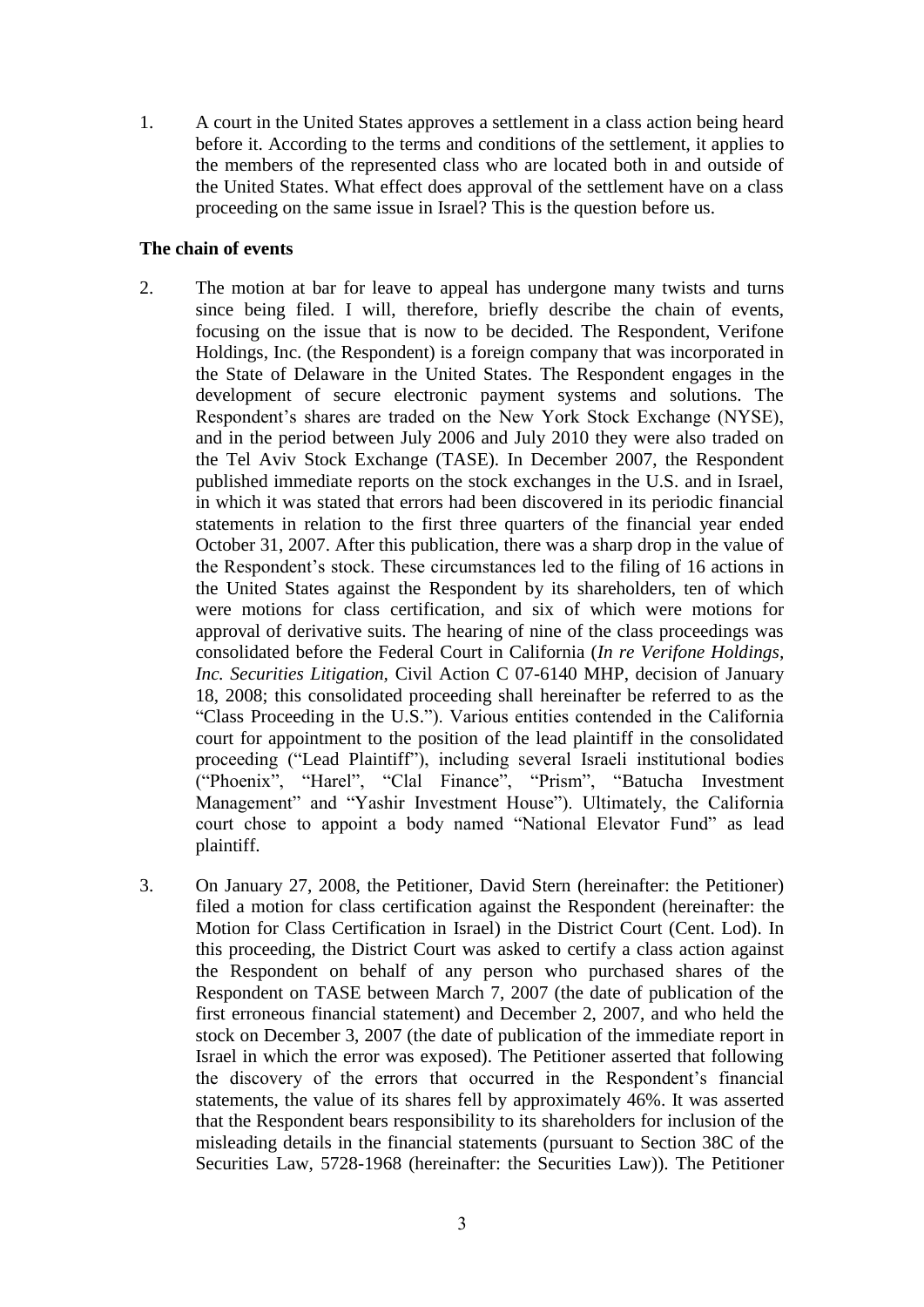stated that he estimates that the damage to the class members (in Israel) is in the sum of NIS 2.48 billion.

- 4. As aforesaid, I will review the rest of the chain of events only in brief. The Respondent filed a motion for dismissal in limine of the Motion for Class Certification in Israel, and alternatively to stay the proceedings (it is noted that the Respondent did not file an answer in response to the Motion for Class Certification in Israel, and in fact, such an answer has not been filed to date). The main grounds of the motion were the proceedings which were pending in the U.S. and which concern the same issue, and *forum non conveniens* considerations. The Respondent asserted, *inter alia*, that the law applicable to the Motion for Class Certification in Israel is U.S. law. At the hearing held before the District Court on May 25, 2008, the parties reached a stipulation whereby the court would first address the issue of the law applicable to the Motion for Class Certification in Israel. On September 11, 2008, the District Court ruled that the law applicable to the Motion for Class Certification in Israel is U.S. law ( H. Gerstl, P.). A motion for leave to appeal (LCA 8517/08) was filed from this decision. In a decision of January 27, 2010, this Court ordered the dismissal of the motion for leave to appeal, ruling that the District Court must also address the issue of staying the hearing of the Motion for Class Certification in Israel until the class proceeding in the United States is decided (A. Grunis, E. Arbel and N. Hendel, JJ.). It was further ruled that once the matter was decided, this Court could hear both the stay of proceedings issue and the issue of the applicability of foreign law. On April 25, 2010, the parties filed joint notice with the trial court whereby they agreed that the hearing of the Motion for Class Certification in Israel be postponed "based on the Honorable Court's ruling regarding the applicability of the foreign law", and without derogating from the Petitioner's ability to seek to appeal the ruling regarding the applicability of the foreign law. The District Court (H. Gerstl, P.) ordered the postponement of the continued hearing of the proceeding, as agreed (decision of April 26, 2010).
- 5. On May 24, 2010, the motion for leave to appeal at bar was filed, from the trial court's decision of April 26, 2010, in which the District Court ordered a stay of the proceedings (although the grounds of the motion for leave to appeal relate to the issue of the applicability of the foreign law, which was decided in the District Court's decision of September 11, 2008). On September 1, 2010, the Petitioner filed with this Court (after being granted leave) new evidence - a judgment that had been issued by the Supreme Court of the United States, after the granting of certiorari, in which the extraterritorial applicability of U.S. securities law was addressed (*Morrison v. Nat'l Austl. Bank Ltd*., 561 U.S. 247 (2010), judgment of June 24, 2010 (hereinafter: the *Morrison* case)). The Petitioner asserted that in *Morrison*, it was ruled that U.S. securities law is not applicable outside of the U.S., and therefore, so he claims, the law applicable to the Motion for Class Certification in Israel is the law in Israel, and there is no room to order the continued postponement of the hearing of the proceeding. In my decision of October 13, 2010, I ordered that the handling of the motion for leave to appeal be suspended and that the District Court decide the consequences of the ruling in the *Morrison* case on the Petitioner's case. On August 25, 2011, the District Court decided that the judgment in *Morrison*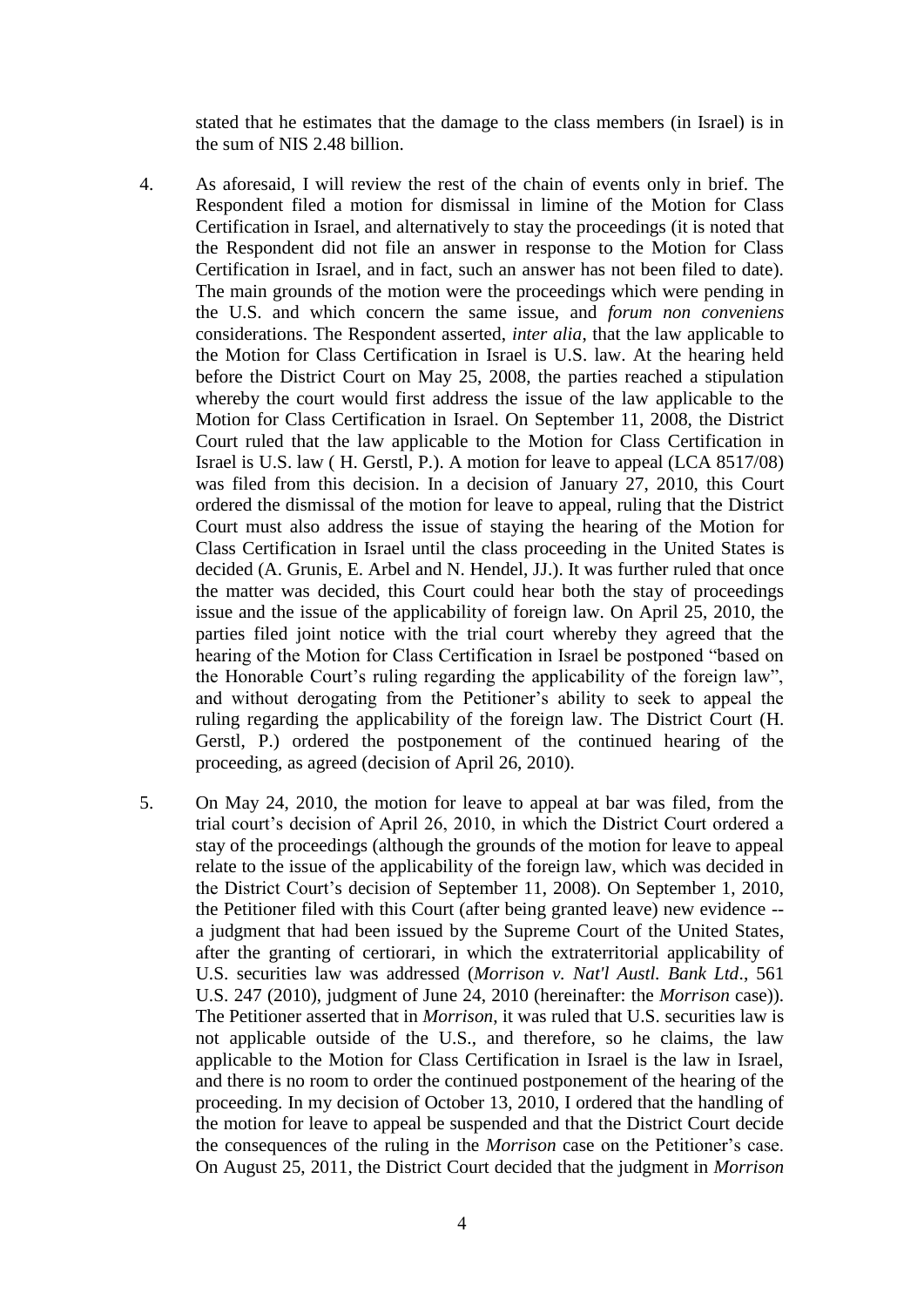does not change its position with respect to the applicability of the foreign law, and therefore the stay of the hearing of the proceeding would remain in place. In accordance with my decision, on November 13, 2011, the Petitioner filed an amended motion for leave, in which the District Court's decision of August 25, 2011 was also challenged. On February 4, 2013, the Petitioner gave notice (after hearing this Court's comments at the hearing that was held on January 9, 2013) that he agrees that in view of the existence of the Class Proceeding in the U.S., the hearing of the proceeding that he instituted in Israel be postponed, while he retains the possibility of "resuming the proceedings upon circumstances so justifying". Accordingly, we ordered, in our decision of February 10, 2013, that the hearing of the proceedings being conducted in Israel between the parties be postponed, and that if the Petitioner would petition for resumption of the hearing of the motion for leave to appeal at bar, the hearing would be resumed from the point at which it was left off.

6. In the meantime, there were developments in the proceedings in the United States. On August 9, 2013, the parties in the Class Proceeding in the United States filed a motion for approval of a settlement that was reached between them (hereinafter: the Settlement, or the Agreement). It is this Settlement which now stands at the center of the hearing before us (the Settlement was filed for our inspection in a notice on behalf of the parties of May 1, 2014). According to the Settlement, the Respondent's shareholders in the relevant period will be entitled to financial compensation. According to the provisions of the Agreement, the class to which the Settlement applies includes any person who purchased shares of the Respondent between August 31, 2006 and April 1, 2008 (with the exception of officers of the Respondent and members of their families), "on any domestic or foreign exchange or otherwise"; sec. 1.3 of the Agreement). It is already possible to see that this definition of the class includes the class, as defined in the Motion for Class Certification in Israel, in terms of both geography and time (since the definition of the class in the Motion for Class Certification in Israel relates to whoever purchased shares of the Respondent on TASE between March 7, 2007 and December 2, 2007). The sum total of the settlement is U.S. \$95 million (sec. 1.22 of the Agreement; this amount includes the representing counsel's fees, secs. 1.16 and 5.2(c) of the Agreement). The representing counsel requested the award of fees in his favor at a rate of 20% of the settlement (i.e., 20% of U.S. \$95 million; Annex A1 to the Agreement). The Agreement stated that the average compensation amount that would be due to the class members, before deduction of the fees of the Lead Plaintiff's counsel, was U.S. \$0.71 per share (*ibid.*).

In accordance with the provisions of the Settlement, the notice regarding the Agreement would be sent by mail to the class members who may be located with reasonable effort (sec. 6(a) of Appendix A to the Agreement). It was further agreed that an announcement would be published regarding the Agreement in three newspapers, "Investor's Business Daily", "Globes" and "The Business Wire" (sec. 6(b) of Appendix A to the Agreement). According to the Agreement, every member of the class is required to prove his entitlement to receive compensation by sending an appropriate form within 90 days after delivery of the notice regarding the Agreement (sec. 5.4 of the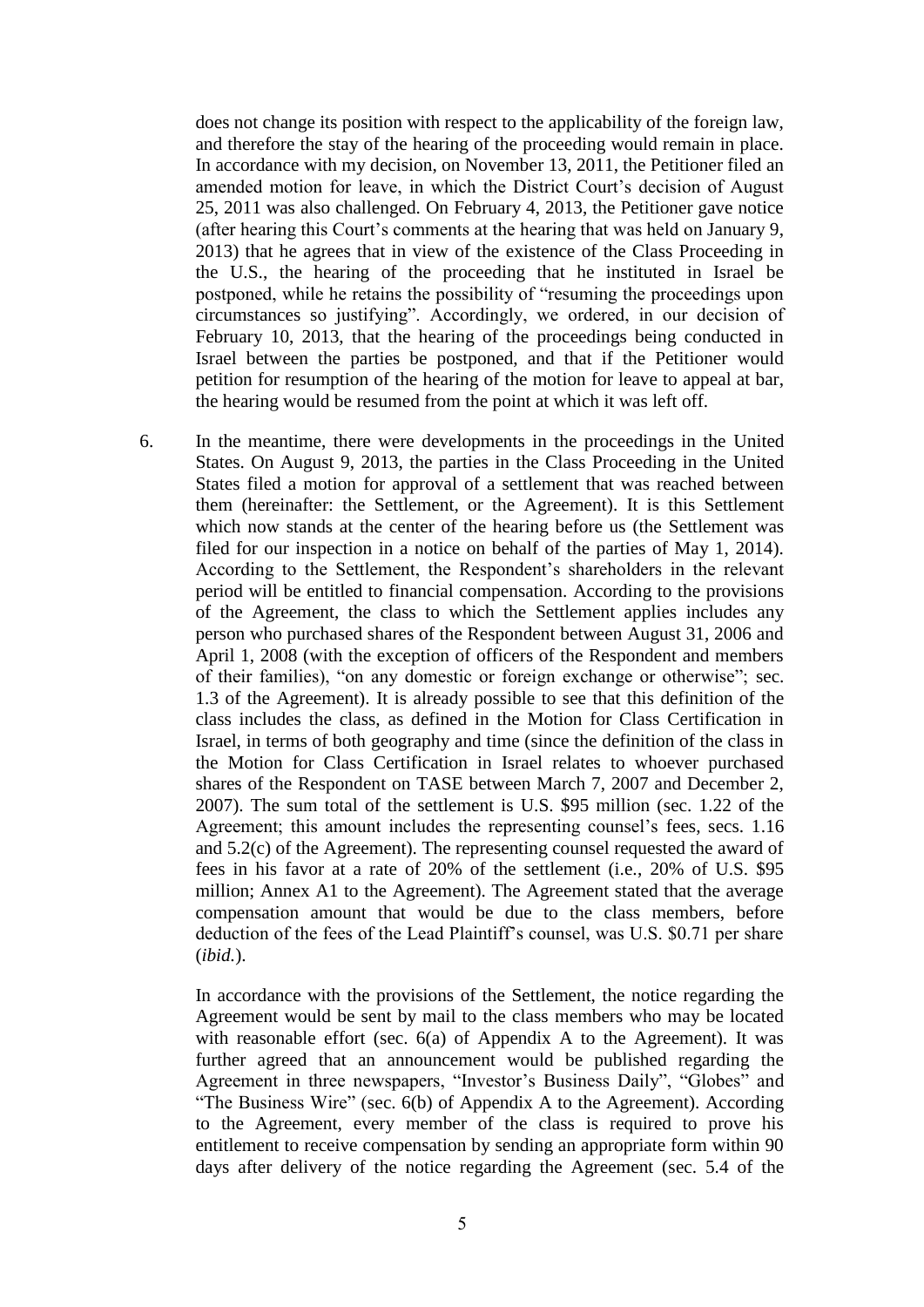Agreement) (hereinafter: the "Entitlement Forms"). The representing counsel has discretion to permit submission of the Entitlement Forms also after this period if an undistributed balance remains in the settlement account (sec. 5.5 of the Agreement). It was further agreed that any balance that would remain in the settlement account after a period of six months would be distributed, insofar as possible, to the class members who applied for receipt of compensation and who proved their entitlement. If a balance remains after this additional distribution, it was agreed that it would be donated to a public cause (an organization which gives legal aid to the needy; sec. 5.6 of the Agreement). The Settlement further determined that each member of the class may be heard at the court hearing the proceeding, and object to approval of the Agreement (secs. 10 and 12 of Appendix A to the Agreement). Each member of the class may also give notice that he wishes to leave the class, in which case he will not be entitled to compensation by virtue of the Agreement and will not be subject to the decision in the proceeding (sec. 11 of Appendix A to the Agreement). The settlement further determined that approval of the Settlement will constitute *res judicata* vis-à-vis all of the class members (sec. 8 of Appendix A to the Agreement).

7. On October 15, 2013, the Federal Court in California issued "preliminary approval" for the Settlement (Edward M. Chen, J.). On December 30, 2013, the Petitioner filed with the Californian court (according to the date scheduled therefor) objection to approval of the Settlement. The objection was filed on his behalf and on behalf of the class that he seeks to represent in the Motion for Class Certification in Israel. On February 14, 2014, a hearing was held at the Federal Court in California on the objection filed by the Petitioner. The Petitioner, two of his Israeli counsel (Adv. Gil Ron and Adv. Nadav Miara) and a U.S. attorney whom they retained, were present at the hearing. On February 18, 2014, the Federal Court in California rejected the Petitioner's objection to the Settlement. In its decision, the court addressed in detail the claims raised by the Petitioner against approval of the Agreement. We will address the court's rulings in this context in greater detail below. The Federal Court in California further found that the settlement was fair and fitting, and that the fees at the rate requested by the representing counsel should be approved. However, the California court ordered that further publications be made in Israel regarding the fact of the Agreement. With respect to the applicability of the approval of the Settlement to the members of the class in Israel, the court added as follows: "However, as the Court noted on the record and reiterates here, this order granting final approval is not intended to dictate to the Israeli courts (nor does this Court opine on) the enforceability of the releases contained in the settlement agreement or the applicability of *Morrison*  should the Israeli investors' claims be permitted to proceed in Israel". On February 20, 2014, the lead plaintiff in the Class Proceeding in the U.S. announced that notice in Hebrew would be sent by mail to many class members in Israel, that an announcement would be published in Hebrew in the "Globes" newspaper, and that the last date for the class members in Israel to submit the Entitlement Forms would be extended. The final approval of the Settlement was granted on February 25, 2014.

*The parties' claims in the supplementary pleading*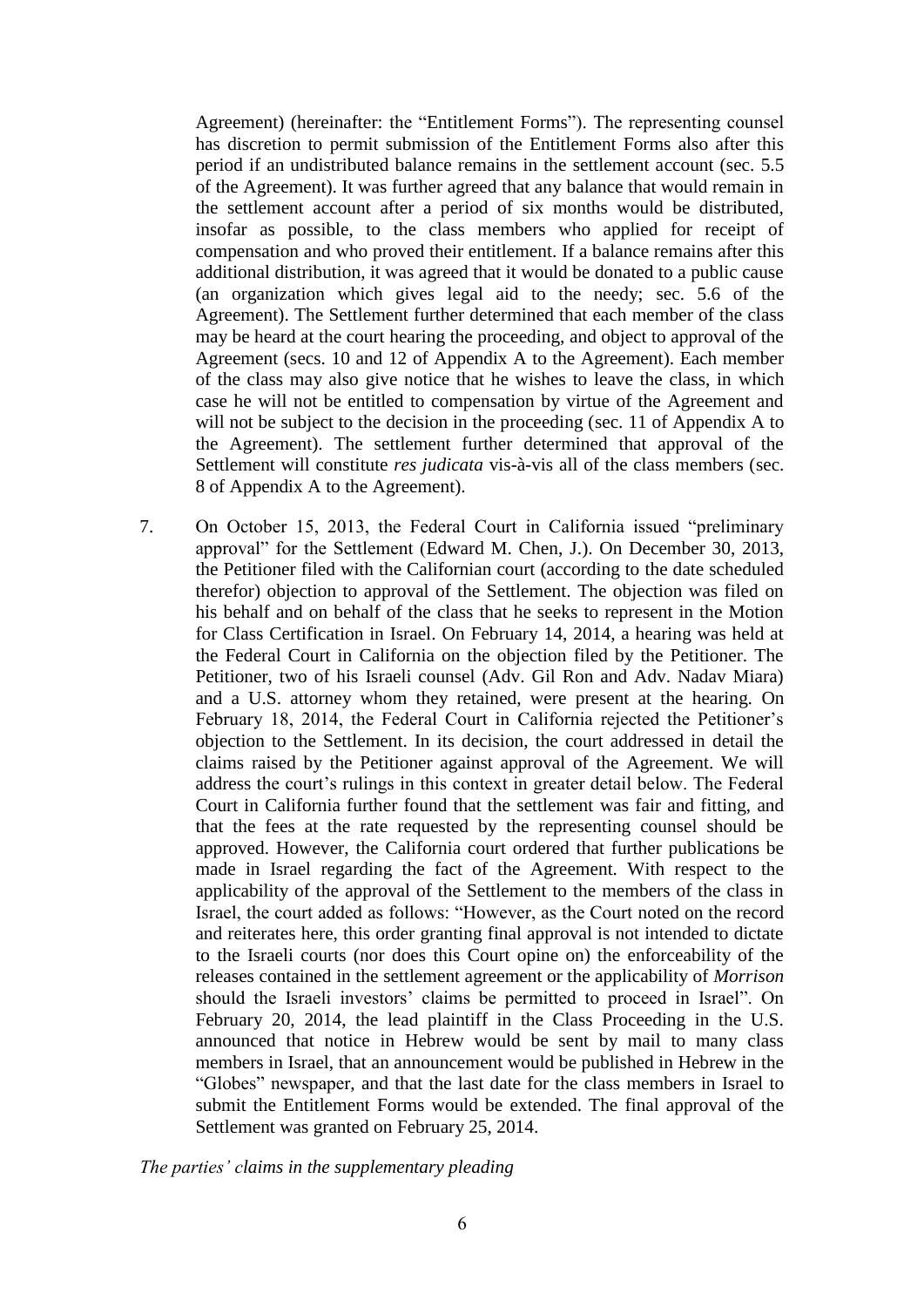8. In accordance with my decision of June 26, 2014, the parties filed a supplementary pleading in which they addressed the applicability of the Settlement that had been approved in the U.S. to the Motion for Class Certification in Israel. The Petitioner claims that the Settlement gravely discriminates against the class members in Israel, and therefore should not be recognized as preventing the continued hearing of the Motion for Class Certification in Israel. The Petitioner claims that defects occurred in the manner in which the class members in Israel were informed of the Agreement, and that, in fact, they were denied the right to withdraw from the class and object to approval of the Settlement. According to the Petitioner, the notice in Hebrew regarding the Agreement was delivered to the class members in Israel after the date for filing objections to the Agreement, and the date for withdrawing therefrom had lapsed, and the information that was provided therein was only partial and was inarticulately presented. The Petitioner adds that there are differences between the securities law in Israel and such law in the United States He claims that in the United States, the security holder is required to prove the *mens rea* of fraud or gross negligence in order to establish a cause of action due to an error that occurred in a financial statement, while in Israel, there is no need to prove such grounds. Therefore, so the Petitioner asserts, there was room to set apart the class members in Israel from the rest of the represented class in the United States, and to award the Israelis higher compensation. Despite these differences between the various class members, the Petitioner asserts that the Settlement makes no explicit reference to the existence of the class members in Israel, and that, in fact, the attention of the United States court was drawn thereto only at a later stage, following the objection that he filed. Thus, for example, the Settlement states that the settlement will be published in the "Globes" newspaper, without stating that it is an Israeli newspaper. On the Entitlement Forms, the class members were even required to declare that they were not aware of a legal proceeding that had been filed on their behalf on the same issue, which is not true in respect of the class members in Israel. The Petitioner adds that the United States court expressed grievance that its attention had not been drawn to the existence and uniqueness of the class in Israel. The Petitioner further states that, on the merits, the compensation that was granted to the class members in the Settlement is too low.

The Petitioner further refers, in the supplementary pleading, to the conditions for recognition of a foreign judgment pursuant to the Foreign Judgment Enforcement Law, 5718-1958 (hereinafter: the Foreign Judgment Enforcement Law). The Petitioner asserts that a class settlement issued in a foreign country should only be recognized if the right of the class members in Israel to a fair proceeding is not prejudiced. According to him, the right to a fair proceeding of the class members includes the right to receive notice of the settlement, to withdraw from the settlement, to object thereto, and the settlement being fair. According to the Petitioner, the Settlement in the case at bar does not meet these conditions. The Petitioner emphasizes in his arguments the fact that the California court explicitly ruled that it was not deciding the issue of the applicability of the settlement to the class members in Israel. Finally, the Petitioner believes that the issue of the applicability of the Settlement should be decided by the District Court. The Petitioner further seeks that we decide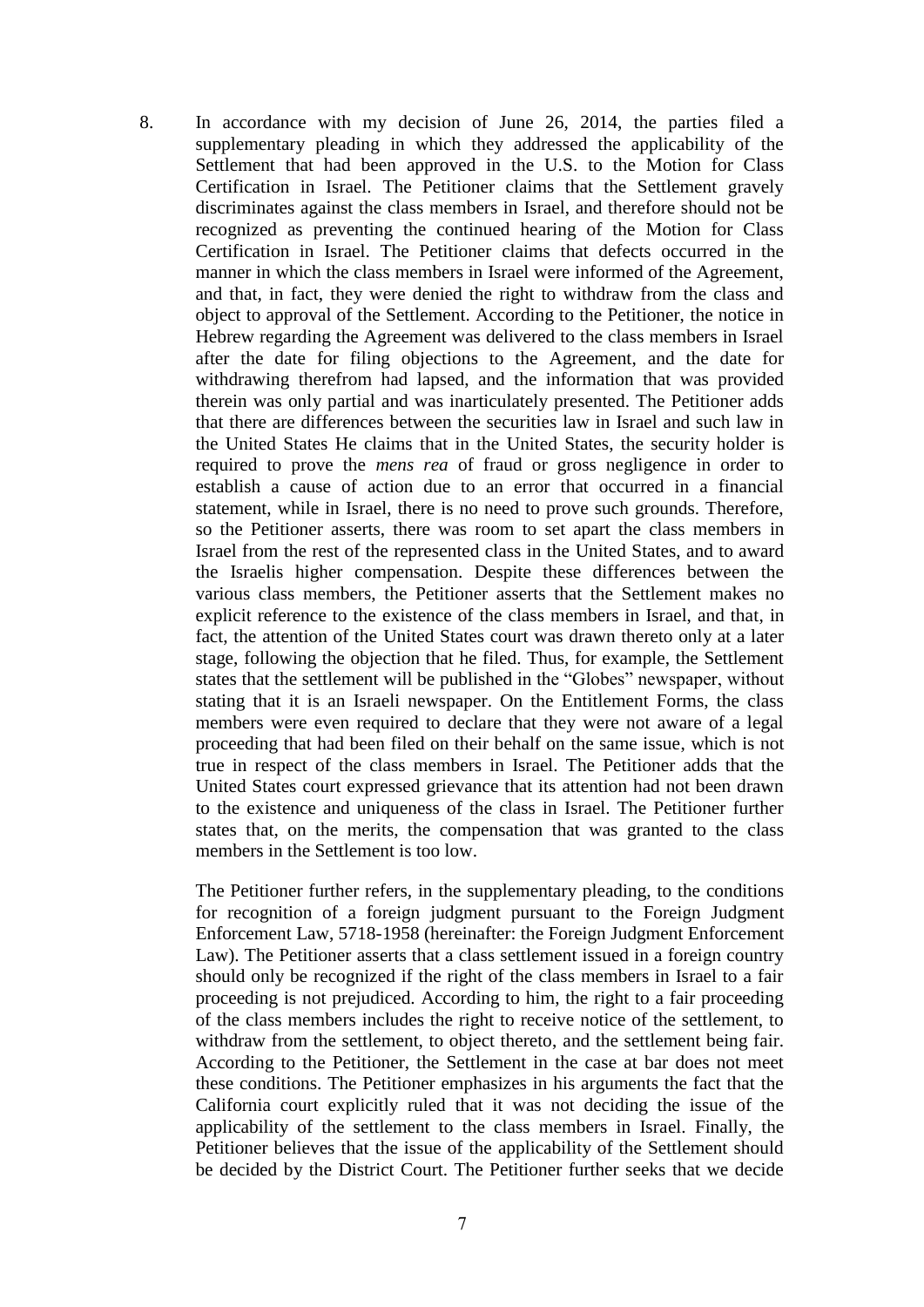the issue of the applicability of the foreign law, since this decision bears consequences for the fairness of the settlement vis-à-vis the class members in Israel.

9. The Respondent, conversely, claims in the supplementary pleading on its behalf that the settlement that was approved in the United States is fitting and fair, and that it establishes *res judicata* in respect of the Motion for Class Certification in Israel. The Respondent rejects the Petitioner's claims whereby the rights of the class members in Israel were denied. The Respondent specifies in its arguments the considerable efforts made to locate the class members in Israel and inform them of the Settlement and the terms and conditions thereof. The Respondent states that many class members from Israel submitted the Entitlement Forms, and a considerable portion of the "entries" to the designated website that was set up for purposes of implementation of the Settlement was from Israel. Thus, although the scope of the trade on TASE in shares of the Respondent in the relevant period was approx. 7-8% of the entire scope of the trade in its shares, it was found that 28% of all of the entries to the website mentioned were from Israel and approx. 25% of the Entitlement Forms that were submitted by way of delivery of documents arrived from Israel (as distinguished from forms that were submitted online, in respect of which the Respondent did not have full data to classify the identity of the persons submitting the forms by place of residence). In the Respondent's opinion, the intense participation of the class members in Israel in the settlement that was reached reveals that they were well aware of the fact of the Agreement, and that many of them believed that it was a fair and fitting agreement. The Respondent adds that the Petitioner does not present even a single case of a member of the class in Israel who sought to object to the Settlement or to withdraw therefrom and was prevented from doing so. The Respondent emphasizes in its claims that the Petitioner played an active part in the hearing on approval of the Settlement in the United States, and that his claims were addressed there and rejected. The Respondent adds that the Petitioner even admitted to the California court that in his opinion, the settlement is fair. Therefore, the Respondent asserts that the judgment approving the Settlement in the United States should be recognized pursuant to the Foreign Judgment Enforcement Law, and the Motion for Class Certification in Israel denied due to the existence of *res judicata*. The Respondent attached to the supplementary pleading on its behalf an expert opinion regarding the foreign law, whereby approval of the Settlement in the United States establishes *res judicata* vis-à-vis the class members. It is noted that the Petitioner filed, after leave was granted, a response to the Respondent's supplementary pleading, in which it added a response to its claims.

### *Discussion and decision*

10. We decided to hear the motion as if leave had been granted and an appeal filed according to the leave granted. As aforesaid, the motion for leave to appeal before us has undergone various twists and turns since it was filed. The issue now before us is the applicability of the Settlement that was approved in the United States to the class proceeding that the Petitioner filed in Israel. The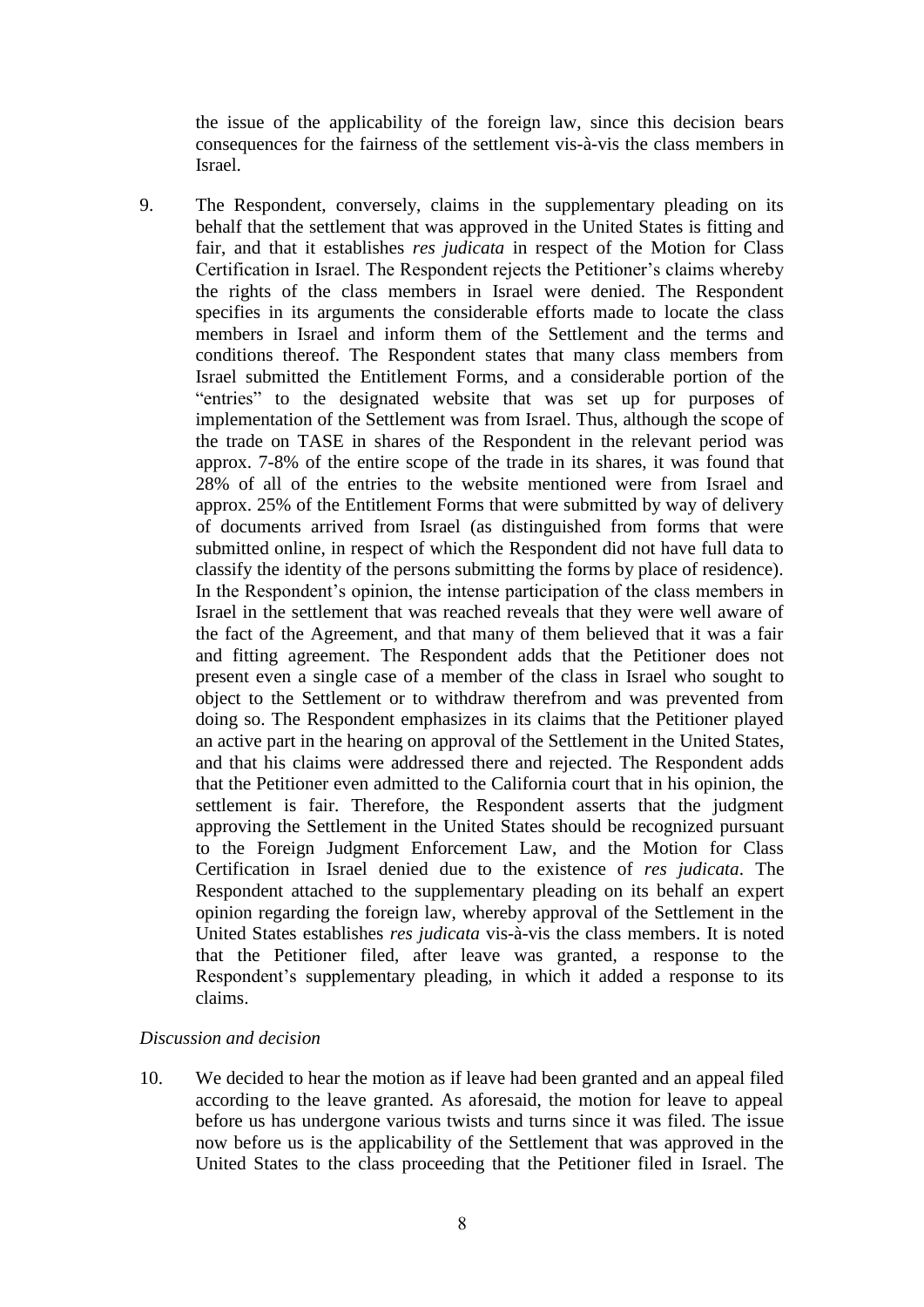question is whether approval of the Settlement in the United States establishes *res judicata* vis-à-vis the Petitioner and vis-à-vis the class that he purports to represent in Israel, so as to bring an end to the proceeding that he initiated.

### *Res judicata arising from a judgment issued in a foreign country*

- 11. In order for the Respondent to establish a claim of *res judicata* due to a judgment that was issued in a foreign country, the judgment must undergo a process of "acceptance" in Israel, pursuant to Israeli law. "So long as the foreign judgment has not undergone a process of acceptance, it has no status in Israel at all, either for the purpose of enforcement thereof in Israel or for the purpose of recognition thereof as a *res judicata*; it is treated as never having existed" (Celia Wasserstein Fassberg "On the Finality of Foreign Judgments", 18 *Mishpatim* 35, 53 (1988); also see CApp 499/79 *Ben Dayan v. ADS International Ltd***.**, IsrSC 38(2) 99, 103 (*per* M. Ben-Porath, D.P.) (1984) (hereinafter: the *Ben Dayan* case)). The acceptance of a foreign judgment in Israel is mainly regulated in the Foreign Judgment Enforcement Law. The Foreign Judgment Enforcement Law comprises several "tracks" for acceptance of a foreign judgment: declaration of the foreign judgment as an enforceable judgment (secs. 3-10 of the Law), direct recognition of the foreign judgment (sec. 11(a) of the Law) and indirect or "incidental" recognition of the foreign judgment (sec. 11(b) of the Law) (see the survey in CApp 4525/08 *Oil Refineries Ltd. v. New Hampshire Insurance Co.,* paras. 16-19 of the opinion of E. Arbel, J. (December 15, 2010); CApp 1297/11 *Levin v. Zohar*, paras. 5-6 of the opinion of N. Hendel, J. (December 29, 2013) (petition for further hearing dismissed in CFH 304/14) (hereinafter: the *Levin* case); Nina Zaltzman Res Judicata in Civil Proceedings, 565-566 (1991) (Hebrew)). It was ruled that when a party in a proceeding in Israel claims the existence of *res judicata* due to a foreign judgment, the appropriate track is that of indirect recognition of the judgment, pursuant to Section 11(b) of the Law (see *Ben Dayan* at p. 112 (*per* A. Barak, J.); CApp 490/88 *Basilius v. Adila*, IsrSC 44(4) 397, 404 (1990) (the *Basilius* case); C.A. 970/93 *Attorney General v. Agam*, IsrSC 49(1) 561, 568 (1995) (*per* E. Goldberg, J.); CApp 3294/08 *Goldhar Corporate Finance Ltd. v. S.A. Klepierre,* para. 6 (September 6, 2010) (hereinafter: the *Goldhar* case)). Section 11(b) of the Law prescribes that "incidentally to a hearing on a matter that is within the jurisdiction thereof and for the purpose of such matter, a court or tribunal in Israel may recognize a foreign judgment, even if subsection (a) does not apply thereto, if it deems it is lawful and just to do so".
- 12. Among the considerations that the court must examine as to whether "it is lawful and just" to recognize the foreign judgment, it has been held that it may look to sec. 6 of the law, which lists events, upon the occurrence of which a foreign judgment will not be enforced in Israel. Another source to which it is customary to refer in this context is English law (see *Goldhar*, para. 6, and the authorities cited there). One of the considerations usually examined is whether the court issuing the foreign judgment held jurisdiction. However, in this regard it was ruled that if a person cooperated with the conduct of the proceedings at the foreign court and did not challenge the court's jurisdiction there, he may not argue that they were conducted *ultra vires* ( the *Goldhar*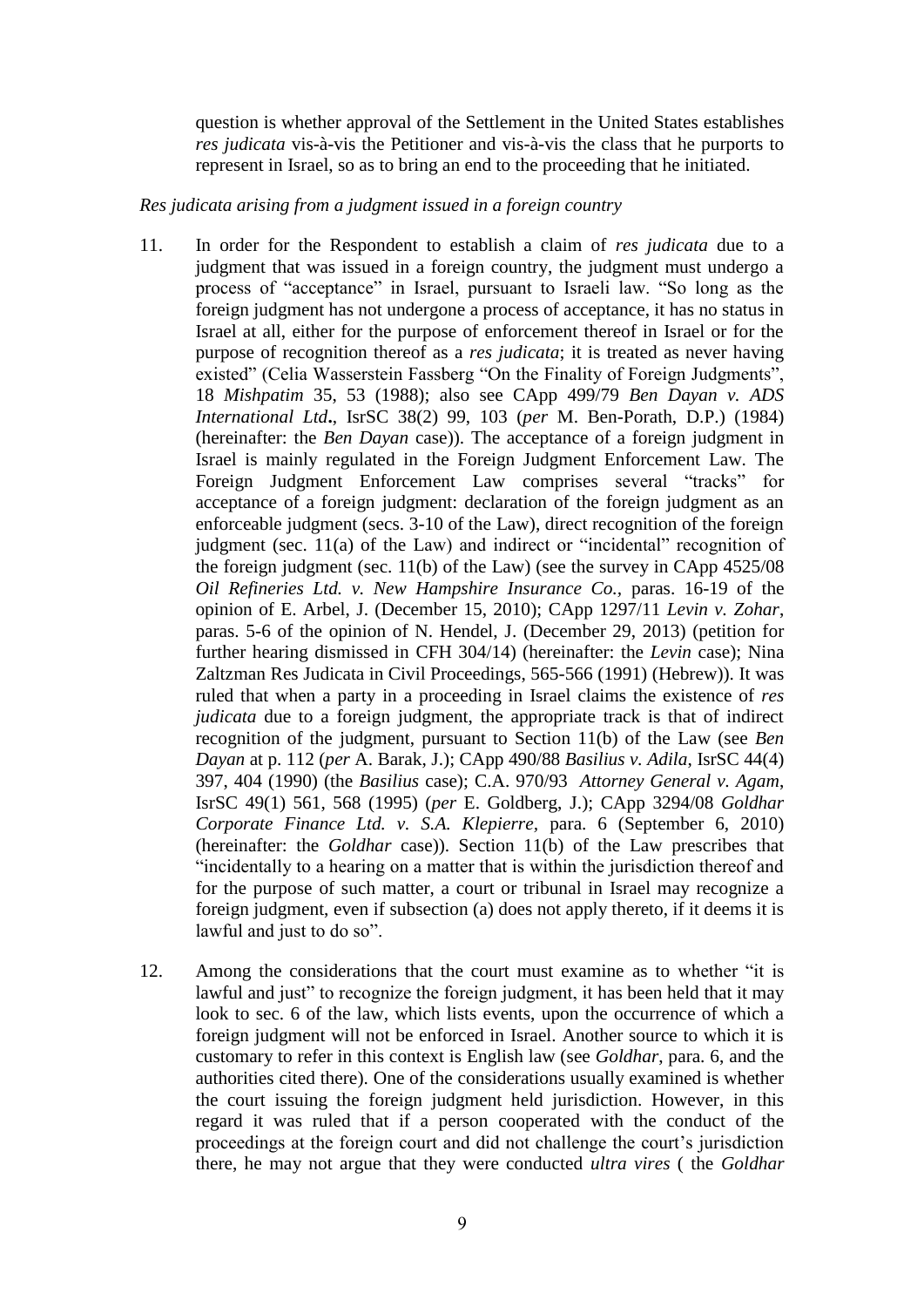case*,* para. 7; *Ben Dayan*, at p. 106 alongside the letter D (*per* M. Ben-Porath, D.P.); Amos Shapira "Recognition and Enforcement of Foreign Judgments" (Part Two), 5 *Iyunei Mishpat* 38, 51-52 (1976)).

- 13. Another central criterion to be considered is whether the right of the counterlitigant to due process was prejudiced at the foreign court, or whether the proceedings conducted therein were inconsistent with the rules of natural justice. The main argument that is usually raised in this context is that the litigant with respect for whom the recognition of the foreign judgment is requested was denied a fair opportunity to raise his arguments before the foreign court (see the *Levine* case para. 6 of the opinion of N. Hendel, J; *Basilius*, p. 406; CApp 221/78 *Ovadia v. Cohen*, IsrSC 33(1) 293, (1979)hereinafter: the *Ovadia* case)). The burden of proof with respect to the violation of the right to due process is imposed on that litigant who argues the violation (see, *ibid*., p. 296 (*per* M. Ben Porath, J.); CApp 1268/07 *Greenberg v. Bamira*, para. 13 (March 9, 2009) hereinafter: the *Greenberg* case)).
- 14. Various additional considerations that case law notes in this respect are whether the recognition of the foreign judgment is repugnant to public policy (see the *Ben Dayan* case, p. 107 (*per* M. Ben Porath, D.P.); for regarding broader discussion, see also Amos Shapira "The Recognition and Enforcement of Foreign Judgments", 4 *Iyunei Mishpat* 509, 530-534 (1974)), and whether the seeker of recognition acts in good faith (see:. *Goldhar*, para. 8). It should be noted that an indirect recognition of a foreign judgment pursuant to sec. 11(b) of the Law, does not require mutual treaty between Israel and the country wherein the judgment was issued (as distinguished from direct recognition pursuant to sec. 11(a) of the Law; see: *Levine*, para. 6 of the opinion of N. Hendel, J.). It should be further be emphasized that within the recognition of the foreign judgment, the correctness of the judgment on its merits is not to be examined (see: *Basilius*, p. 406; *Greenberg*, para. 10).
- 15. A finding by the Israeli court that the foreign judgment should be (incidentally) recognized does not conclude the matter, and the court must still determine whether the recognized judgment establishes *res judicata* in Israel. Different opinions have been expressed in the case law in this regard as to whether such a review should be carried out according to Israeli law or also according to the laws of the foreign country (see: *Basilius*, p. 411; *Goldhar*, para. 6). In any case, the foreign law applicable to the matter is a fact that requires proof (*ibid.*, para. 9). However, one can also make recourse to the parity of laws presumption, whereby there is a presumption that the foreign law is identical to the Israeli law (see: *Basilius*, p. 411).

# *Indirect recognition of a judgment in a class action issued in a foreign country*

16. In this age of globalization, more and more class actions cross international borders and comprise class members from different countries and even continents (see: *Guidelines for Recognizing and Enforcing Foreign Judgments for Collective Redress*, International Bar Association 6 (2008) (hereinafter: the IBA Guidelines)). This is also relevant to class actions under securities law, since in this area the trading of securities is also becoming increasingly crossborder (see: *ibid.*, p. 17). That being the case, how should we examine whether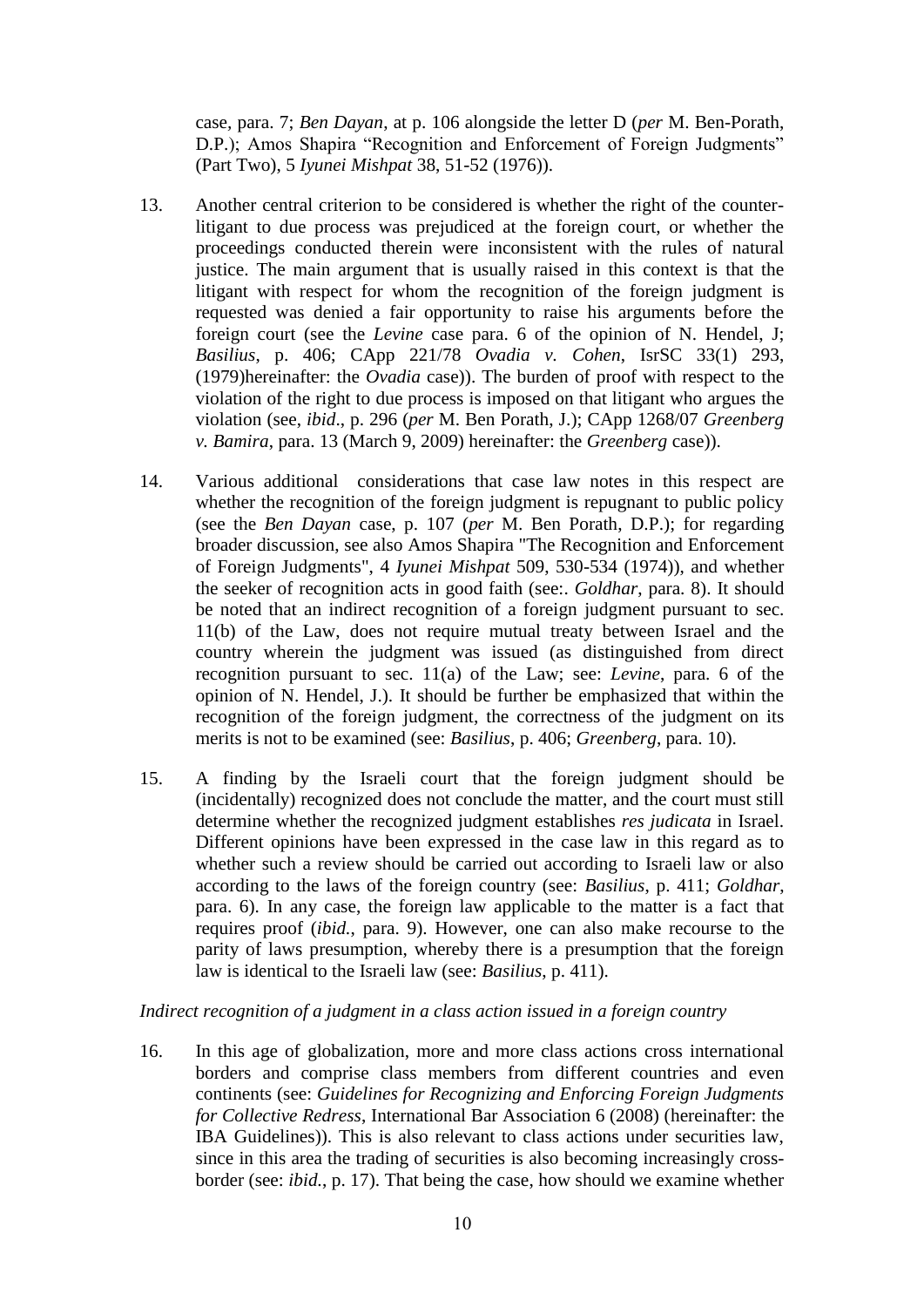it would be "lawful and just" (as per the language of sec. 11(b) of the Enforcement of Foreign Judgments Law) to recognize a judgment in a class action that was issued in a foreign country? How is the recognition of a foreign judgment in a class action different from the recognition of a foreign judgment pertaining to a non-class action?

- 17. In a proceeding (*in personam*) that is not a class action, only the rights and obligations of the litigants who are present in court are heard and decided. Conversely, a class action is a proceeding which contemplates, *inter alia*, the rights and obligations of additional players, who are absent from the court room, namely the class members. In a class action, the lead plaintiff seeks to conduct a proceeding on behalf of the class members, and the outcome of the class action might bind them, for better or for worse (see *Wal-Mart Stores, Inc. v. Dukes*, 131 S. Ct. 2541, 2550 (2011): "The class action is 'an exception to the usual rule that litigation is conducted by and on behalf of the individual named parties only' (quoting *Califano v. Yamasaki*, 442 U.S. 682, 700-701 (1979); *Hansberry v. Lee*, 311 U.S. 32, 40-41 (1940)). Hence, prior to a recognition of a foreign judgment in a class action, the rights of the class members should be considered, as well as the concern regarding the violation thereof (see: John P. Brown, "Seeking Recognition of Canadian Class Action Judgments in Foreign Jurisdictions: Perils and Pitfalls," 4(2) *Canadian Class Action Rev.* 220, 222 (2008)) (hereinafter: Brown).
- 18. The aforesaid is particularly relevant in relation to a class settlement certified by a court in a foreign jurisdiction. A class settlement has a great potential of discrimination against the rights of the class members, since the lead plaintiff and the defendant may collaborate in negotiation and reach agreements that harm the class members and at their expense. There is a concern that the two may agree to high legal fees and compensation to the lead plaintiff and his counsel, in return for an agreement that is not optimal for the represented class. The agreement can be harmful to the class members in two main ways: compensation which is lower than what would be reasonable for each one of the class members, or an expansion of the scope of causes of action in respect of which *res judicata* shall be established following the certification of the agreement (see: Amir Weizenbluth "Adequate Representation in Class Settlements") 43(1) *Mishpatim* 351, 366-367 (2012) (hereinafter: Weizenbluth); *Greenberg v. Procter & Gamble Co.* (*In re Dry Max Pampers Litig.*), 724, F. 3d  $(6^{th}$  Cir. 2013) 713, 715).
- 19. In the case of a number of class proceedings pertaining to the same issue and conducted in different tribunals, and when a settlement is achieved in one of these proceedings, the said concern for harming the class members is further intensified. First of all, *from the perspective of the lead plaintiffs and their counsel* in the various proceedings, the situation generates competition over the compensation and counsel fees which will be awarded upon the conclusion of the proceeding, since even if the proceedings are not consolidated, it is unlikely that compensation and legal fees will be awarded against the same defendant in more than one proceeding (however, see para. 21 below). Therefore, the lead plaintiffs and their counsel have an incentive to rush the negotiations and reach a settlement with the defendant as quickly as possible.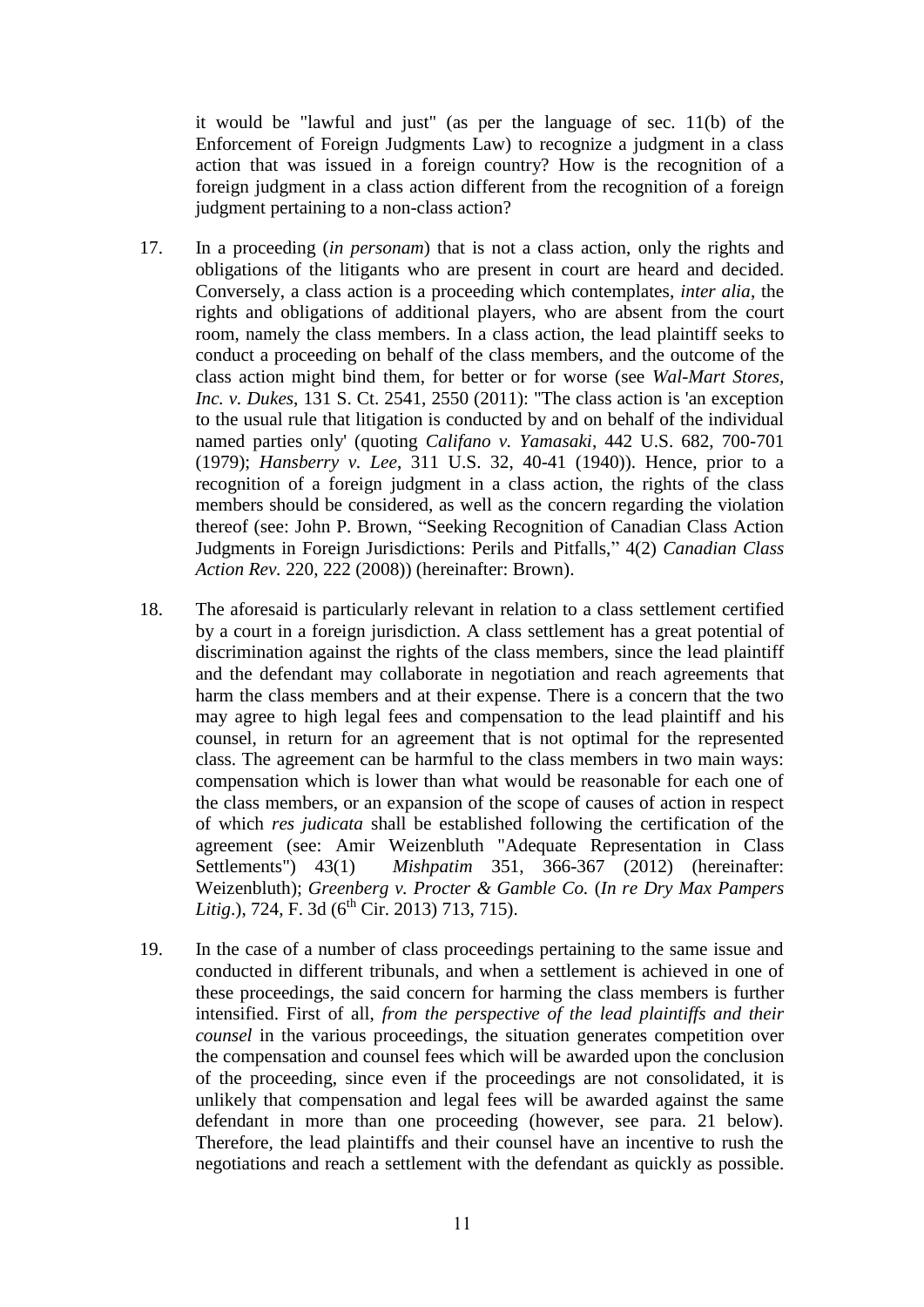The faster they reach the settlement, and the more expansive the settlement is, the better they can "ploy" their competitors, the lead plaintiffs and their counsel in the other proceedings. On the other hand, a lead plaintiff who chooses to pursue the proceeding to its conclusion, or to start negotiating at a later stage thereof, may leave empty handed. There is no doubt that at times such conduct might be at the expense of the class members and involve their inadequate representation (see John C. Coffee, Jr., "Class Wars: the Dilemma of the Mass Tort Class Action**,"** 95 *Colum. L. Rev*. 1343, 1370 (1995) (hereinafter: Coffee, "Class Wars"): "The first team to settle with the defendants in effect precludes the others (who may have originated the action and litigated it with sufficient skill and zeal that the defendants were eager to settle with someone else"; Samuel Issacharoff & Richard A. Nagareda, "Class Settlements Under Attack," 156 *U. Pa. L. Rev*. 1649, 1666 (2008) (hereinafter: Issacharoff & Nagareda). We explained elsewhere the lead plaintiff's incentive to be the first to file the motion for class certification (see LCA 4778/12 *Tnuva Central Cooperative for the Marketing of Agricultural Produce in Israel Ltd. v. Naor*, para. 7 (July 19, 2012); LCA 4253/14 *Halfon v. Shemen Oil and Gas Resources Ltd***.**, para. 10 (December 29, 2014)). When several class proceedings treat the same causes of action and are conducted concurrently in several courts (whether in the same country or in different ones), the lead plaintiffs and their counsel have another incentive, which is to be the first to conclude the proceeding. These two incentives (to be the first to initiate the proceeding and the first to conclude it), might prejudice the quality of representation of the class members.

- 20. The concern for harm to the class members also exists from the *perspective of the defendant*. In view of the "competition" between the various lead plaintiffs, the fear arises that the defendant may choose to focus on the proceeding in which he deems the lead plaintiff and the forum to be most convenient, in an attempt to promote negotiation for settlement in that proceeding. By such conduct, which American law refers to as "reverse auction", the defendant attempts to identify a class proceeding, among those filed against him, in which he can reach a favorable settlement, and which encompasses the causes of action that are contemplated in the remaining proceedings (see: *Reynolds v. Benefit Nat'l Bank*, 288 F.3d 277, 282 (7<sup>th</sup> Cir. 2002); Coffee, "Class Wars," p. 1372; Myriam Gilles & Gary B. Friedman, "Exploding the Class Action Agency Costs Myth: The Social Utility of Entrepreneurial Lawyers," *155 U. Pa. L. Rev.* 103, 161-162 (2006)). We would note that also in cases in which no settlement is achieved, the defendant can act to expedite the hearing of a class action that he deems convenient, and procrastinate in others, thus influencing the forum before which the arguments against him shall be heard (see Arthur R. Miller & David Crump, "Jurisdiction and Choice of Law in Multistate Class Actions After *Phillips Petroleum Co. v. Shutts*," 96 *Yale L.J*. 1, 24 (1986); also see Henry P. Monaghan, "Antisuit Injunctions and Preclusion Against Absent Nonresident Class Members," 98 *Colum. L. Rev*. 1148, 1160-1161 (1998) (hereinafter: Monaghan)).
- 21. Indeed, a defendant who follows this path assumes the risk that an unfair settlement that he entered into shall eventually not be recognized by other tribunals, and he may be charged with additional payment to the class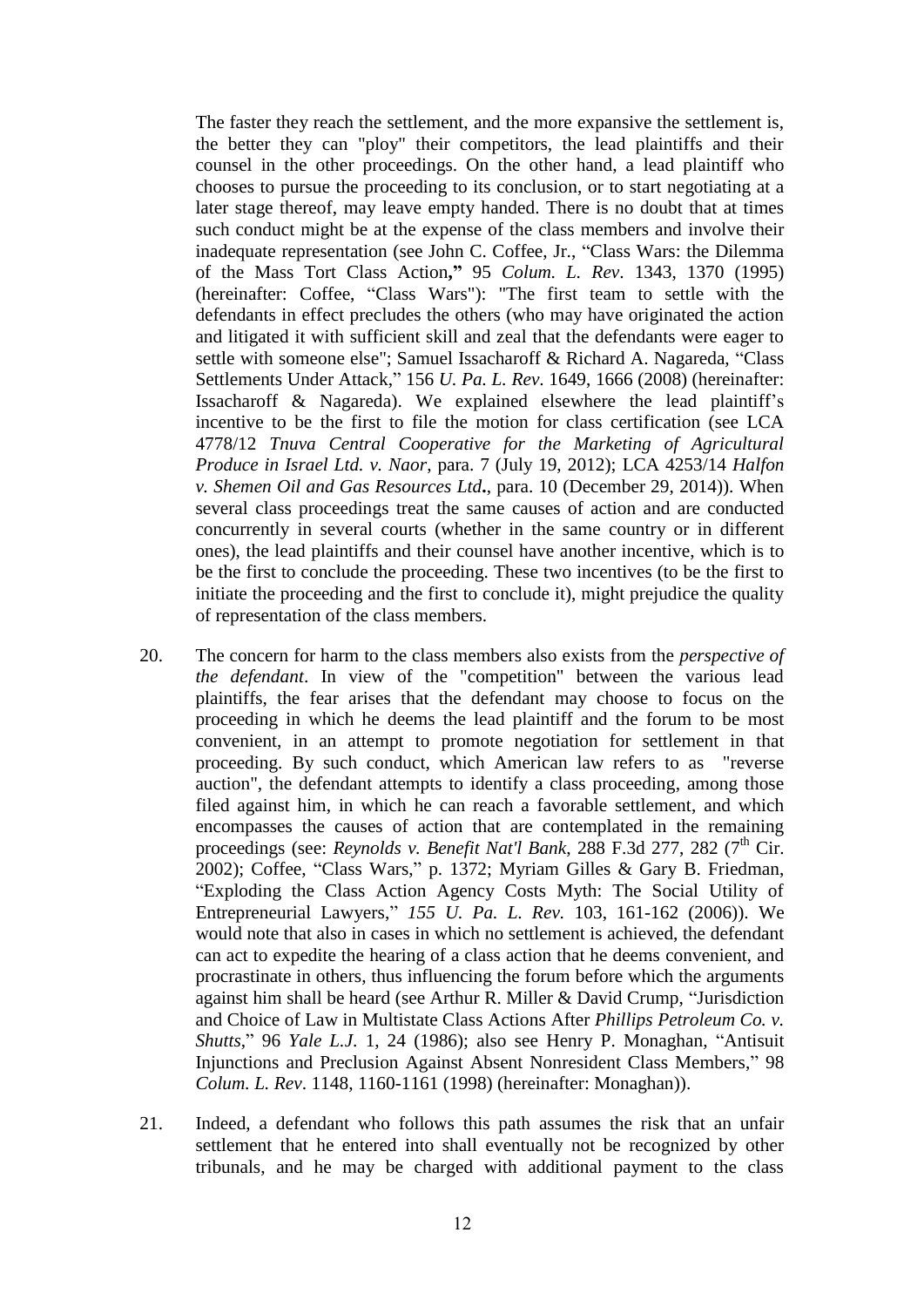members or any part thereof (see Brown, p. 220; *IBA Guidelines*, p. 9-10; Tanya J. Monestier, "Is Canada the New Shangri-La of Global Securities Class Actions?" 32 *NW J. Int'l L. & Bus*. 305, 334 (2012)). That risk might be an incentive to the defendant to avoid executing an unfair settlement that prejudices the rights of class members. However, sometimes this is a calculated risk taken by the defendant.

22. As we can see, there is a difference between the recognition of a foreign judgment in a class action and the recognition of a foreign judgment in a nonclass action, in terms of the identity of the litigant whose rights are feared to be harmed. In a non-class proceeding, the recognition would normally not raise any particular difficulty for the plaintiff in the foreign tribunal, since he is the one who initiated the proceeding there. Usually, the question under consideration would be whether the rights of the defendant in the foreign tribunal were prejudiced. On the other hand, in class proceedings, the recognition of the foreign judgment is usually requested by the defendant, attempting to establish *res judicata* in regard to the represented class (after the defendant has completed, successfully according to him, a class proceeding in a foreign tribunal). In that case, the question is whether the rights of the class members were prejudiced by the local tribunal. The Canadian court explained this issue, as follows (*Currie v. McDonald's Restaurants of Canada Ltd.* 74 O.R. (3d) 321, 330 (Ont. C.A. 2005) (hereinafter: the *Currie* case)):

> "In a traditional non-class action suit, there is no question as to the jurisdiction of the foreign court to bind the plaintiff. As the party initiating proceedings, the plaintiff will have invoked the jurisdiction of the foreign court and thereby will have attorned to the foreign court's jurisdiction. The issue relating to recognition and enforcement that typically arises in whether the foreign judgment can be enforced against the defendant.

> Here, the tables are turned. It is the defendant who is seeking to enforce the judgment against the unnamed, non-resident plaintiffs. The settling defendants, plainly bound by the judgment, seek to enforce it as widely and as broadly as possible in order to preclude further litigation against them".

*The considerations to be taken into account for incidental recognition of a foreign judgment in a class action*

23. We shall now return to the Enforcement of Foreign Judgments Law. It would seem that nothing prevents the application of sec. 11(b) of the Law even to the incidental recognition of a foreign judgment issued in a class action. However, there is a question regarding the manner of implementation of the various criteria that the court must consider in this context, in view of the aforementioned special characteristics of the recognition of a foreign judgment in a class proceeding (on the need to adapt the regular rules for the enforcement and recognition of a foreign judgment in a class action, see Brown, p. 222; for a review of the guidelines established in this respect by the International Bar Association, see the abovementioned *IBA Guidelines*). We would note that the discussion below suits both a foreign judgment that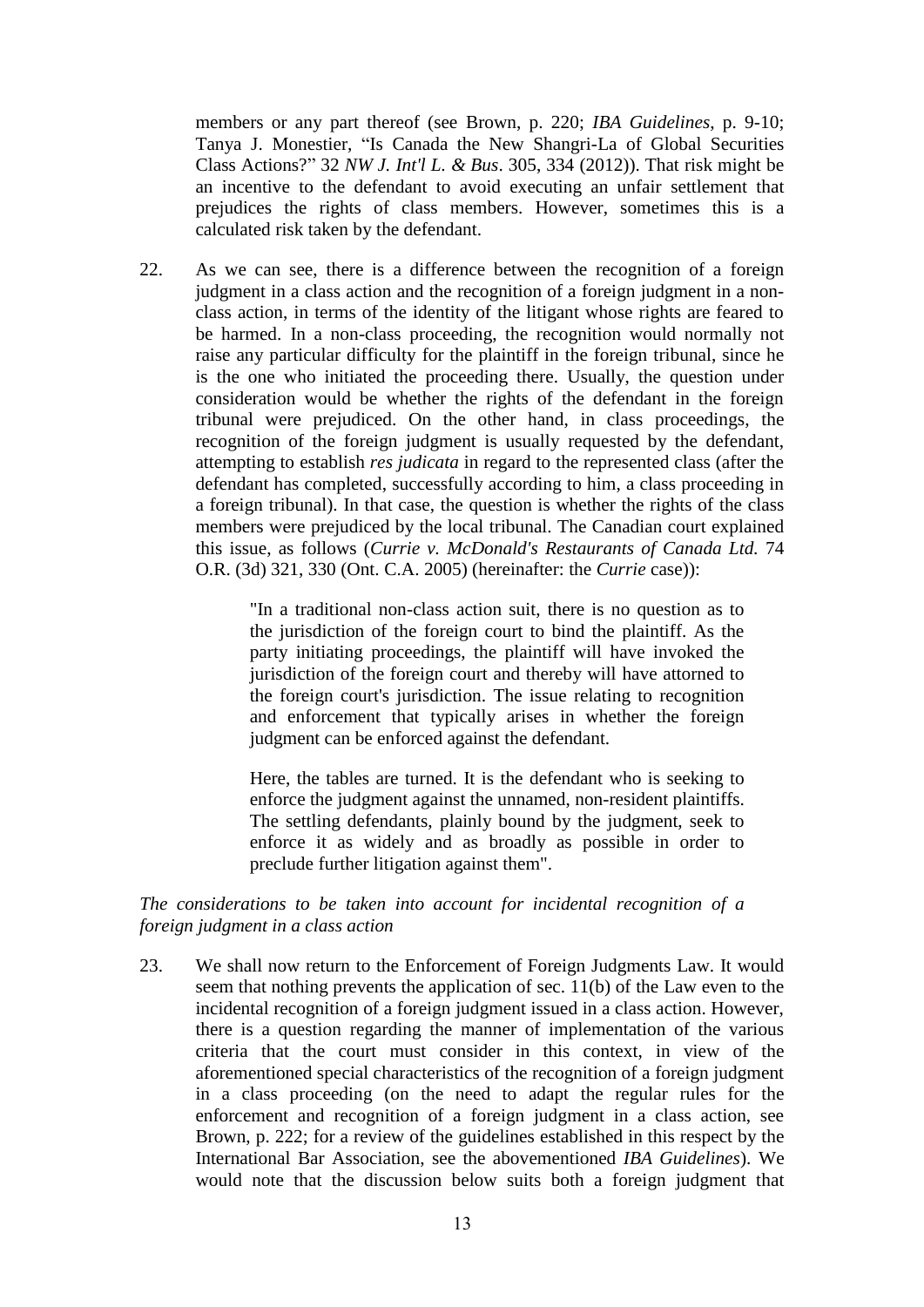approves a class settlement and a foreign judgment deciding a class action on its merits.

- 24. As stated above, one of the relevant considerations for the purpose of incidental recognition of a foreign judgment is that the judgment was issued with authority. Presumably, this consideration should also be taken into account also with respect to a foreign judgment that was issued in a class action. However, in my opinion, in the case of a class action conducted abroad, and in view of the various interests that we addressed above, it would be appropriate to require that the foreign court also have a *substantial connection* to the dispute in the class action. This will reduce the concern for "ploy" by a foreign lead plaintiff and by the defendant in a court which they find convenient and which is unrelated to the dispute, while prejudicing the rights of the represented class. This appears to be the approach in Canada (see the *Currie* case, p. 328-329, where this test is referred to as a "real and substantial connection" to the forum wherein the judgment was issued; and also see, in English law: Mark Stiggelbout, **"**The Recognition in England and Wales of United States Judgments in Class Actions," 52 *Harv. Int'l L. J*. 433, 464 (2011) (hereinafter: Stiggelbout)). Indeed, in various contexts it was ruled that in order to recognize a foreign judgment incidentally, a sufficient connection is required between the foreign court and the subject of the proceeding, according to the rules of private international law jurisdiction, in force in Israel (see, for example, regarding the recognition of a bankruptcy order that was issued in a foreign country, MApp 10359/01 *Sussman v. the Official Receiver*, IsrSC 56(3), 160 (2002); Shlomo Levin & Asher Grunis, Bankruptcy 415 (3rd ed., 2010) (Hebrew)). In this regard, questions arise such as whether a significant part of the represented class is present in the foreign country. Another relevant question is whether the class members could have reasonably anticipated, at the time of engagement with the defendant, that future disputes between them would be decided by the foreign court (see: *Currie*, p. 332; and *cf*. LCA 10250/08 *Katziv v. Zao Raiffeisenbank*, para. 7 (March 18, 2010)). Obviously, also with respect to class proceedings, a litigant who cooperated in a proceeding conducted in the foreign court, and did not challenge the court's jurisdiction, may be deemed as having accepted the jurisdiction of the foreign court (see para 12 above).
- 25. As noted, an additional consideration that we addressed in regard to the recognition of a foreign judgment is whether the right to due process of the litigant against whom the recognition is requested has been violated. As we saw, in addressing the recognition of a judgment in a class action, the question that would normally arise pertains to the protection of the class members' rights. How must we examine whether the class members right to due process has been violated? United States case law customarily includes three elements in the right of the class members to due process, as follows (*Phillips Petroleum Co. v. Shutts*, 472 U.S. 797, 811-812 (1985) (hereinafter: the *Phillips Petroleum* case)): first, receipt of proper notice regarding the proceeding, and being afforded an opportunity to participate therein; second, being afforded the opportunity to withdraw from the proceeding; and third, appropriate representation by the lead plaintiff (and his counsel) throughout the proceeding (some refer to these elements as "voice"; "exit" and "loyalty",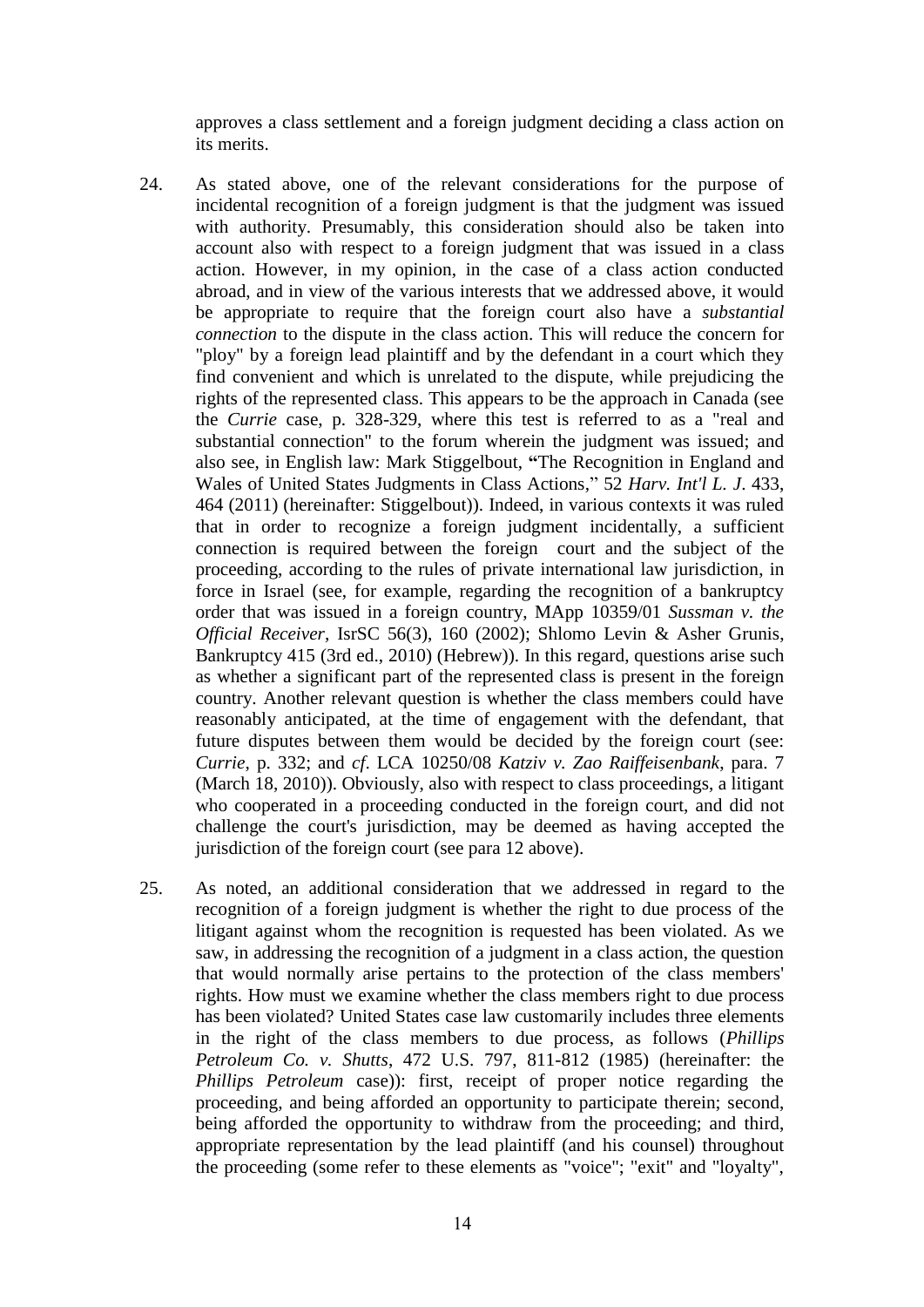by analogy to the discussion of shareholders rights in corporate law; see Issacharoff & Nagareda, p. 1701; John C. Coffee, Jr., "Class Action Accountability: Reconciling Exit, Voice, and Loyalty in Representative Litigation," 100 *Colum. L. Rev*. 370, 376-377 (2000)). These three elements, according to diverse United States case law, are the ones required to secure "due process" for the class members. These elements were recognized as the considerations to be weighed for the recognition of a class action decided by one court as binding the class members in a class action that is heard by another court (see, e.g.: *In re Diet Drugs Prods. Liab. Litig.,* 431 F.3d 141, 145 (3d Cir. 2005) (hereinafter: the *Diet Drugs* case)); *Gotthelf v. Toyota Motor Sales, U.S.A*., In., 525 Fed. Appx. 94 (3d Cir. 2013) (hereinafter: the Gotthelf case)); Debra Lyn Bassett, "U.S. Class Actions Go Global: Transnational Class Actions and Personal Jurisdiction," 72 *Fordham L. Rev.* 41 (2003)); this is also the common approach in Canada, see the survey in Brown, p. 231-234; also see *IBA Guidelines* p. 14 and 26-27; Stiggelbout p. 470 and 499-500).

26. I shall briefly review each of the three aforesaid elements. Regarding a proper notice of the proceeding, it seems there is no need, in the matter at bar, to set hard and fast rules regarding the question what would be considered sufficient notice. In Canada, it was held that personal delivery of notice to each one of the class members is not required (see *Canada Post Corp. v Lépine* 1S.C.R. 549, para. 43 (hereinafter: the *Lépine* case)). On the other hand, there is a view that personal delivery of notice to each class member is preferred, whenever possible (see: *IBA Guidelines* p. 27). Obviously, the costs of such publication or delivery of notice should be considered, according to the circumstances of the matter. Regarding the content of the notice, it must include a description of the legal proceedings and the settlement (if any), and an update of the class members of their rights and the expected implications of the proceeding for them. Furthermore, they should be updated regarding their right to appear before the foreign court and to object to a settlement reached there (see: the *Lépine* case para. 45;the *Phillips Petroleum* case p. 812).

The right of a class member to withdraw from the class has also been recognized as a central aspect of the right to due process. (see: Currie, p. 333- 334). The notice delivered to the class members should also inform them of that option (see: *IBA Guidelines*, p. 27).

As for the condition that the class members must be adequately represented, in the legal literature we find the opinion that claims of inadequate representation should focus upon conflicts of interests between the lead plaintiff (and his counsel) and the class members, in whole or in part, or conflicts of interests among the class members, as distinct from arguments that representation was inadequate because the compensation awarded by the foreign court is insufficient on its merits, whether by a judgment or by a settlement (see the article of Issacharoff & Nagareda; and also see *IBA Guidelines*, p. 26; Stiggelbout, p. 474-475; the *Gotthelf* case, p. 102-103; and also *cf*: *Restatement of the Law, Second, Judgements*, para. 42(d)-(e)). A possible conflict of interests may derive from a difference in the applicable law in each one of the countries. If Israeli law favors the class member as compared to the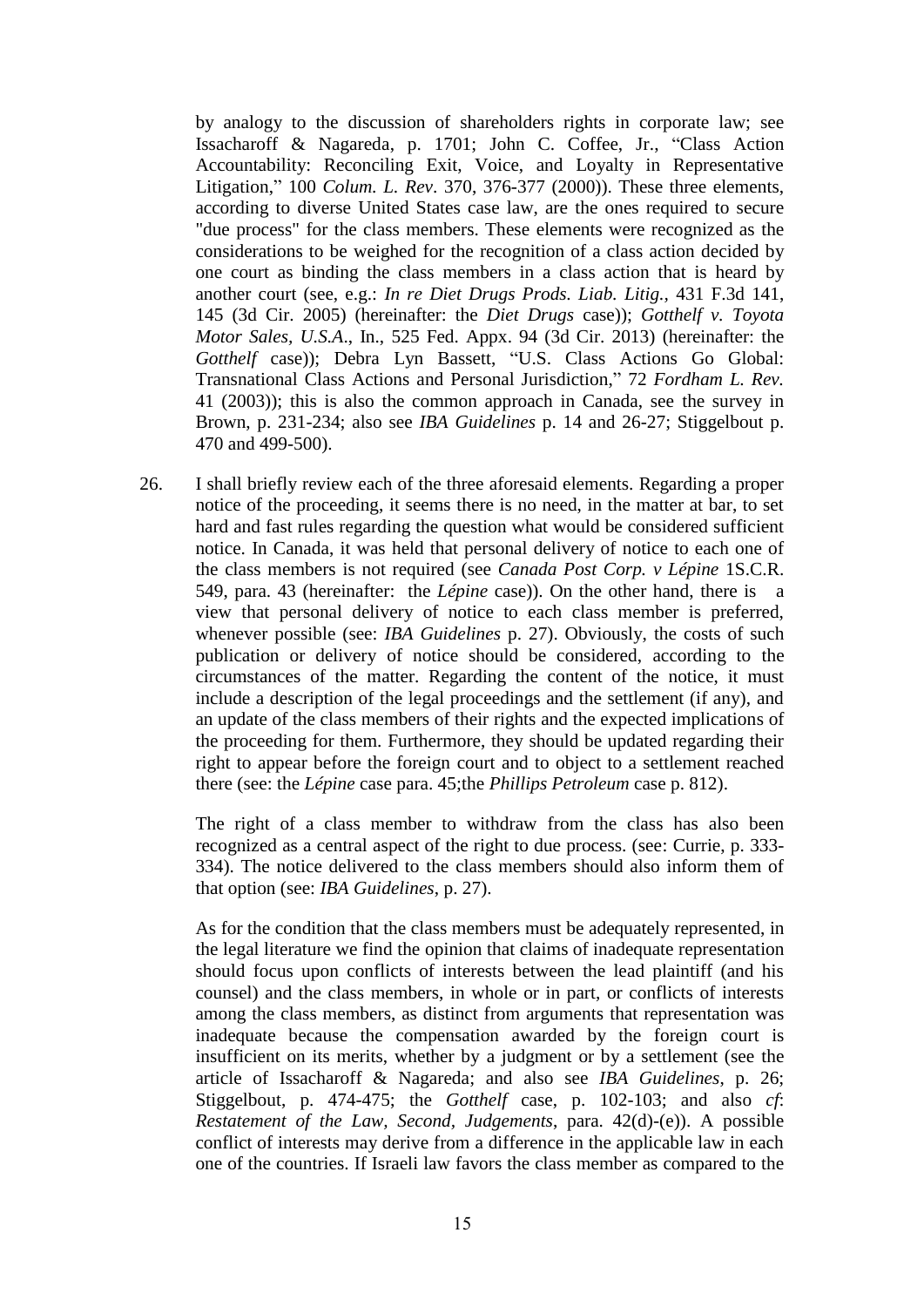applicable law in the foreign country, a settlement abroad awarding uniform compensation to all class members may raise a concern of improper representation of the class members in Israel. This is the case, inasmuch as uniform compensation will result in the transfer of wealth from the class members in Israel to the class members abroad. In such case, it may not be proper to negotiate on behalf of all of the class members (both in Israel and abroad) in their entirety (see: Issacharoff & Nagareda, p. 1681-1683; *Lépine*, para. 56; *Wolfert v. Transamerica HomeFirst Inc.,* 439 F.3d 165, 173 (2d Cir. 2006) (hereinafter: the *Wolfert* case)). Obviously, additional differences among class members in each of the various countries may also lead to conflicts of interests. Similarly, a settlement whereby some of the class members are treated differently, while the whole class was represented as one by a single lead plaintiff, raises concern of misrepresentation of that part of the class (see: Weizenbluth, p. 386-387).

- 27. Nevertheless, it would seem that an examination of the compensation level and other terms and conditions of a class settlement that was certified overseas, on their merits, should not be ruled out when such compensation, terms, and conditions clearly and manifestly deviate from what is reasonable (see *IBA Guidelines*, p. 14, where it was recommended that such an examination be conducted when compensation is "patently inadequate"; and also *cf*: Celia Wasserstein Fassberg *Foreign Judgments in Israeli Law – Deconstruction and Reconstruction*, p. 76-77 (1996) (Hebrew)). In extreme instances, it would seem that recognition of a foreign judgment in a class proceeding may be denied for repugnance to public policy (see: Stiggelbout, p. 471-472).
- 28. Another issue that arose in United States case law concerns the circumstances in which a party will be permitted to raise a claim that the right of the class members to due process was not properly protected in a class proceeding heard in another court. Various opinions have been expressed on this issue. According to one approach, such an "indirect challenge" of the proceeding at the other court may be permitted only if no fair opportunity was given to raise the said claims in the challenged proceeding. In other words, according to this approach, it is enough that an opportunity was available – even if not exploited -- in the challenged proceeding, in order to bar an "indirect challenge" of the outcome of the proceeding (see the majority opinion in *Epstein v. MCA, Inc*., 179 F.3d 641, 648-649 (9th Cir. 1999)). Conversely, a different position was also expressed in United States case law whereby an indirect challenge of class proceedings should be permitted in a broader spectrum of cases. According to this position, the possibility of claiming that a defect occurred in a class action decision will be barred only vis-à-vis a party who appeared at the challenged proceeding, and only in regard to claims that he raised and that were explicitly decided (see the dissenting opinion of Thomas, J. in *Epstein*, *ibid.*, at p. 655). According to a third opinion (which may be referred to as the middle approach), if various claims in connection with the right of the class members to a due process were heard and decided by the court hearing the challenge, each party, including a party who did not appear himself at the other court, will be barred from raising the same for a second time in the framework of an indirect challenge. Thus, if a member of the class objects to a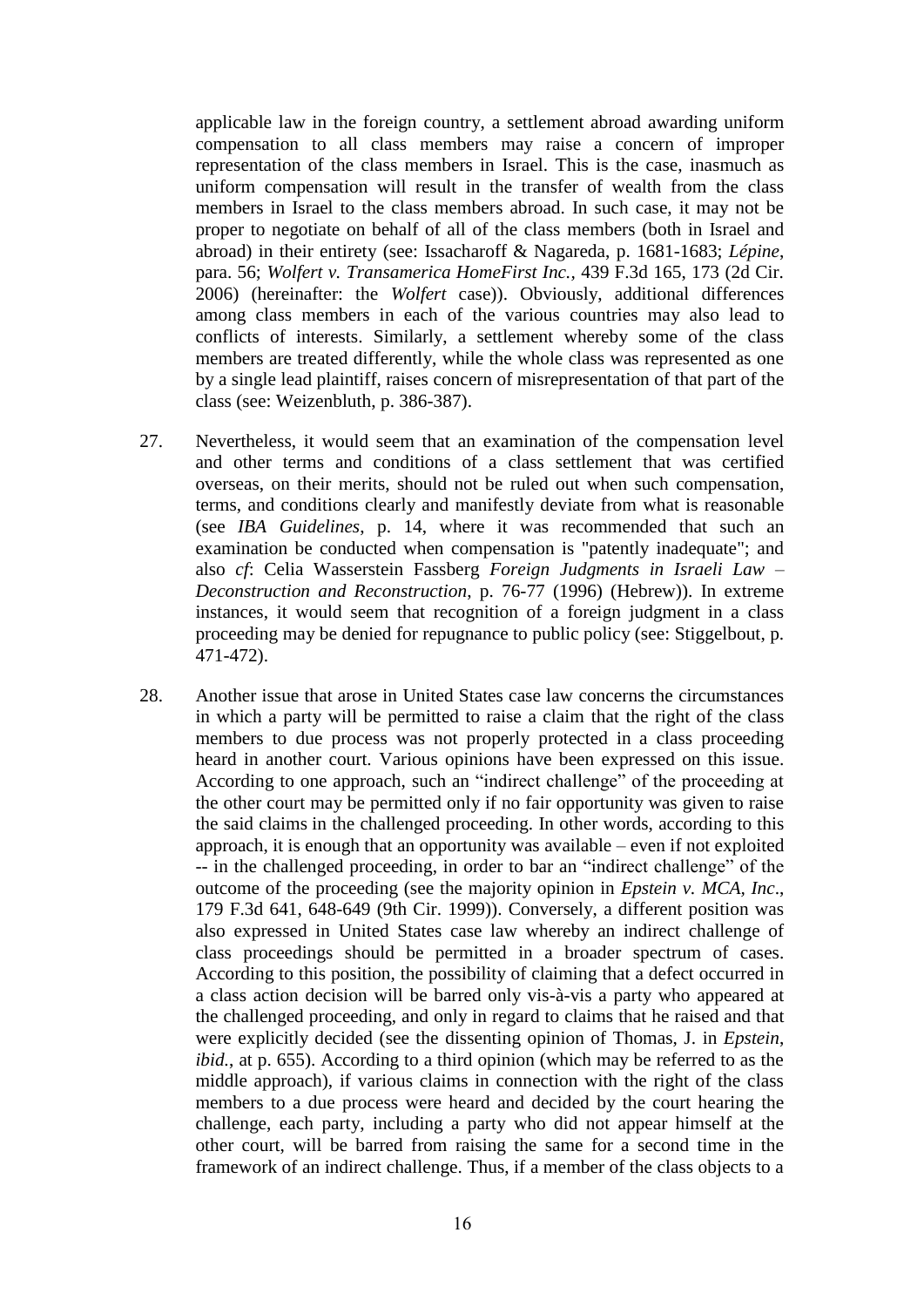class settlement at a foreign court and the foreign court explicitly addresses his claims and rejects them, any other member of the class will also be barred from raising the same claims in an Israeli court (see the dissent of Wiggins J., *In re Epstein*, *ibid.*, at p. 651;. *Diet Drugs*, at p. 146; and also see: *Wolfert*, at p. 172, in which the position was expressed that the class member will be barred from raising in an indirect challenge a claim that was heard and decided in the challenged proceeding, even if the claim was raised therein by the defendant; for a survey of the various positions, see: Issacharoff & Nagareda, at pp. 1652-1653 and pp. 1714-1718, and *see***:** Patrick Wooley, "Collateral Attack and the Role of Adequate Representation in Class Suits for Money Damages," 58 *U. Kan.. L*., 917 (2010); also see: *IBA Guidelines*, at p. 25).

In the matter before us, there is no need to decide among the different approaches. Suffice it to say that weight should certainly be afforded to the foreign court's decision concerning claims of a denial of due process by the class, if these claims are raised for a second time in an Israeli court. In any event, it appears that according to all of the approaches described above, when the party who raises claims of a denial of due process to the class members is the *same party* who raised those claims in the foreign court (as occurred in the case at bar), decisive weight should be afforded to the fact that his claims were rejected by the foreign court. In such a case, the rulings of the foreign court may be deemed as establishing a quasi "collateral estoppel" vis-à-vis the party whose claims were rejected, which prevents him from trying his luck for a second time by raising the same claims. In such a case, the party seeking class certification in Israel, who is barred from claiming against defects in the foreign judgment, may also be deemed as lacking a personal cause of action to represent the class members in Israel. See Issacharoff & Nagareda (at p. 1715- 1716):

"At the very least, adaptation of preclusion principles for collateral attacks should guard against the situation of a literal 'do-over'. It would be intolerable to allow a collateral-attack plaintiff to escape the binding effect of a class settlement by raising the same structural defects in the class representation that she previously had raised on direct review in the original court and where she had lost on that precise point… Clearly, there must be finality where the very same class member made the same structural claims in the form of an original objection in the rendering court. No plausible conception of adequate representation can countenance a literal re-presentation of the same structural claim collaterally".

29. A further matter that should be emphasized pertains to the court's involvement when deciding whether to recognize a foreign judgment in a class action. In regards to recognition of a foreign judgment that is not in a class action, it was held that "the process of recognition of the foreign judgment, checking *all* of the recognition conditions, need not be performed in each and every case, and such an examination of the fulfillment of a condition or the existence of a defense against recognition will be performed in accordance with the claims of the party opposing recognition" (the *Basilius* case, at p. 404, emphasis original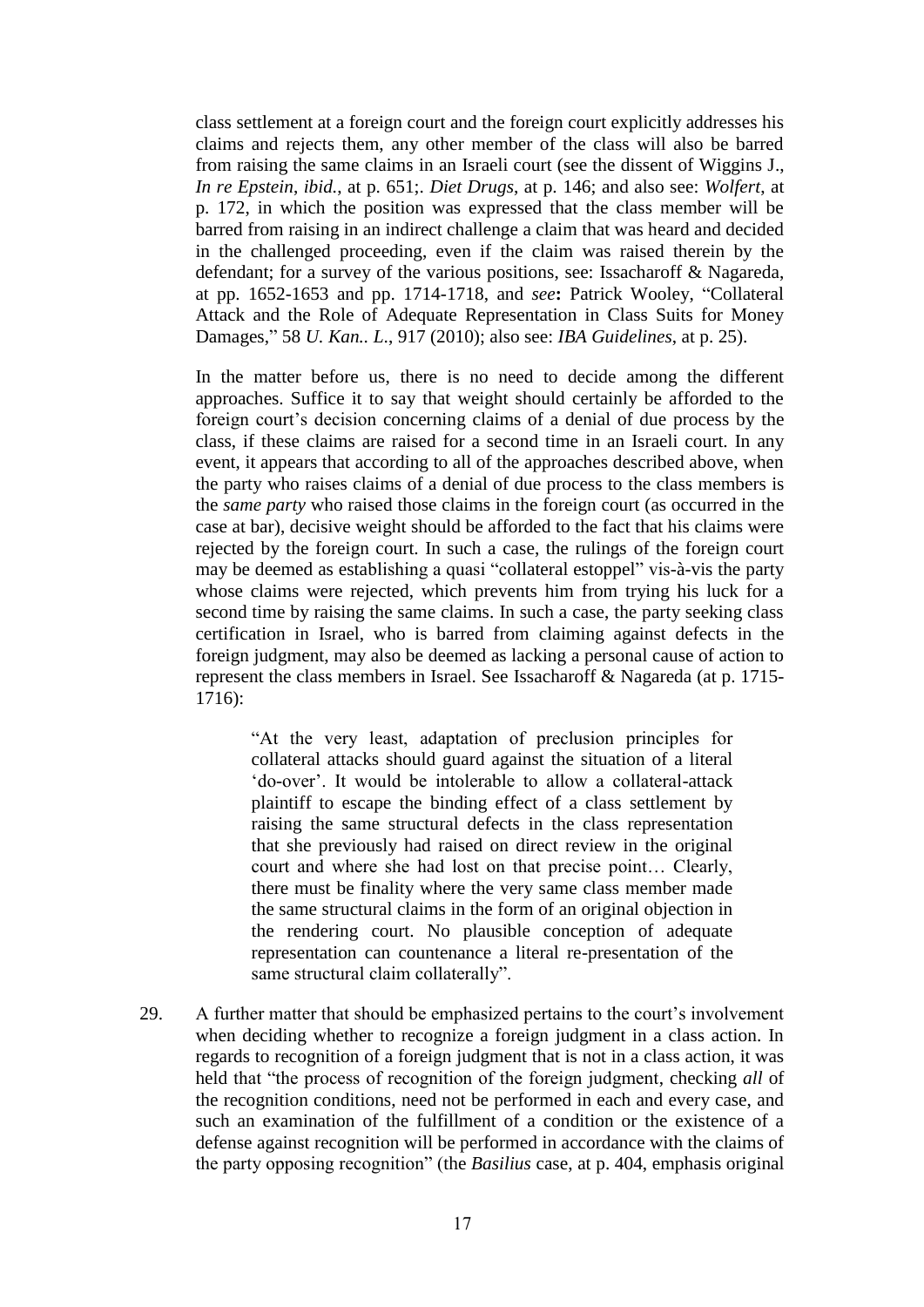– A.G.), as an expression of the adversarial approach prevailing in Israel. However, it is highly doubtful that such an approach is appropriate when we are concerned with class proceedings. It should be borne in mind that, usually, the class members will not have an interest in appearing before the court and raising claims in connection with the consequences of the foreign judgment, due to the low value of the personal cause of action to each of them. Moreover, there is also no assurance that the claims of possible harm to the class members will be presented properly by the party seeking class certification, since the issue of recognition of the foreign judgment will often arise before class certification and before a ruling that the petitioner represents the class members in an appropriate manner and is eligible to act as lead plaintiff. Therefore, and in view of the fact that we are concerned with the rights of persons absent from the courtroom, considerable supervision and involvement are required by the court (see: the *Raynolds* case, at p. 279-280).

- 30. A further comment is that when dealing with a proceeding concerning securities, it is necessary to consider sec. 35Z of the Securities Law, whereby, "If action was brought before a Court in Israel under any enactment, on grounds that derive from an interest in the securities of a foreign corporation, the Court may – on application by a party – stay the proceedings in the action, if it learns that action was brought before a Court abroad on the same grounds or on similar grounds, and that until a judgment that is no longer subject to appeal is handed down in that action". This provision reflects the legislature's inclination to respect and not frustrate proceedings that are being conducted at a foreign court in connection with companies whose securities are "duallisted" (see: Amir Licht "Dual Listing of Securities," 32(3) *Mishpatim* 561, 617 (2002) (Hebrew)). However, if the proceeding in the foreign country ends in a judgment, the recognition and enforcement thereof must be performed pursuant to the provisions of the Foreign Judgment Enforcement Law. In the proceeding at bar, there is no need to decide whether, in view of Section 35Z above, there is room to relax the conditions for recognition or enforcement of a foreign judgment in regard to a company whose securities are "dual-listed".
- 31. To complete the picture, I will note that the issue of recognition of a judgment in a class action may also arise in the court in which the cross-border class action is heard. In the United States, it has been held that when a class certification, in which some of the class members are located overseas, is concerned, it is necessary to consider, at the class certification stage, whether foreign courts will recognize the outcome of the proceeding. If the chances that the judgment in the class action will be recognized in the foreign country are not high, this constitutes grounds for not certifying the class action with respect to class members located in such country, in the context of the requirement that for purposes of class certification, it is necessary to examine whether it is the most efficient method of deciding the dispute (see: *In re Vivendi Universal, S.A. Sec. Litig*., 242 F.R.D. 76, 95 (2007); *In re Alstom SA Sec. Litig*., 253 F.R.D. 266, 281-282 (2008)). Thus, in one case that arose in the United States, the court denied certification of a class action against members of the class located in various countries, including Israel (*Anwar v. Fairfield Greenwich*, 289 F.R.D. 105, 121 (2013)).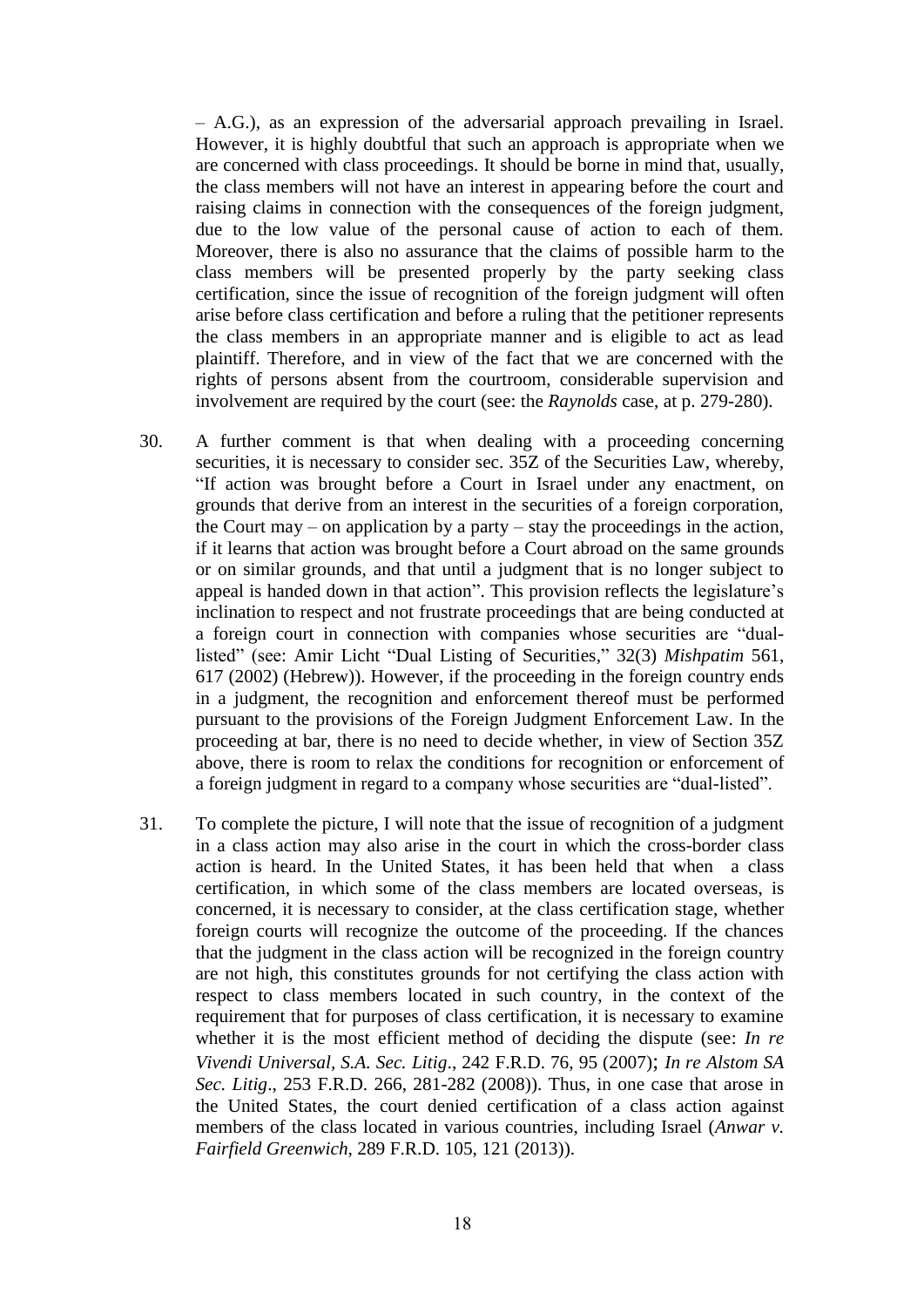32. If a foreign judgment in a class action is recognized (indirectly), it is necessary to further enquire as to its significance for the proceeding being heard in Israel. Aside from the question of the foreign judgment's consequences under the applicable law of the court that issued it (which must be proved as a fact, or if necessary, by recourse to the parity of laws presumption), the significance of the foreign judgment will also be decided according to Israeli law (see para.15, above). It should be borne in mind that if the proceeding is at the stage of the hearing of the motion for class certification, denial of the motion does not establish *res judicata vis-à-vis the class members* (and see: *Smith v. Bayer Corp*., 131 S. Ct. 2368, 2379-2382 (2011) (the *Smith* case)). The consequences of recognition of the foreign judgment affect only the party filing the class certification motion. It may of course be wondered what is the practical reason for the filing of an additional, identical class proceeding by another class member, but this is the outcome whenever a class certification motion is denied (although it has been ruled that the denial of a class certification motion may also have certain repercussions for a later class certification motion concerning the same issue and filed by another lead plaintiff; see CC (Tel Aviv District Court) 1043/00 *Rosenfeld v. The Social Security Covenant Implementation Organization* (October 24, 2002) (Justice E. Hayut), appeal denied in CApp 10688/02 (March 27, 2003); CApp 2505/06 *Becker v. Cellcom Israel Ltd.*, paras. 16-17 (December 9, 2008)).

In addition, if the party seeking class certification (or the lead plaintiff, if the class action has been certified) has asserted his claims at the foreign court and his claims there were rejected, as we have seen above, he himself will be barred from raising these claims for a second time in the Israeli court (see the discussion in para. 28). In such a case, too, the consequences of the recognition of the foreign judgment apply only to him, and it is possible that if another member of the class files a new proceeding on the same issue, the court will be required to address the claims regarding the due process claims of the class members on the merits.

33. To summarize our discussion thus far: a foreign judgment in a class action may be recognized incidentally. This recognition is conducted pursuant to sec. 11(b) of the Foreign Judgment Enforcement Law, according to which the foreign judgment may be recognized if "it is lawful and just to do so". A first consideration that must be taken into account is whether the foreign judgment was issued by a court with jurisdiction to hear the proceeding. In this context, it is also necessary to examine whether the foreign court has a substantial link to the issue being heard in the class action. The participation of the lead plaintiff or the party seeking class certification in the proceeding in the foreign court may be deemed as consent to the foreign court's jurisdiction. A further consideration is whether the right to due process of the members of the represented class was violated. In this regard, three main elements must be addressed: serving proper notice to the class members of the class proceeding in the foreign court and affording the class members an opportunity to participate therein; giving the class members an opportunity to withdraw from the proceeding; and adequate representation of the class members by the lead plaintiff (and his counsel) at the foreign court throughout the conduct of the proceeding. Examination of the outcome of the class action in the foreign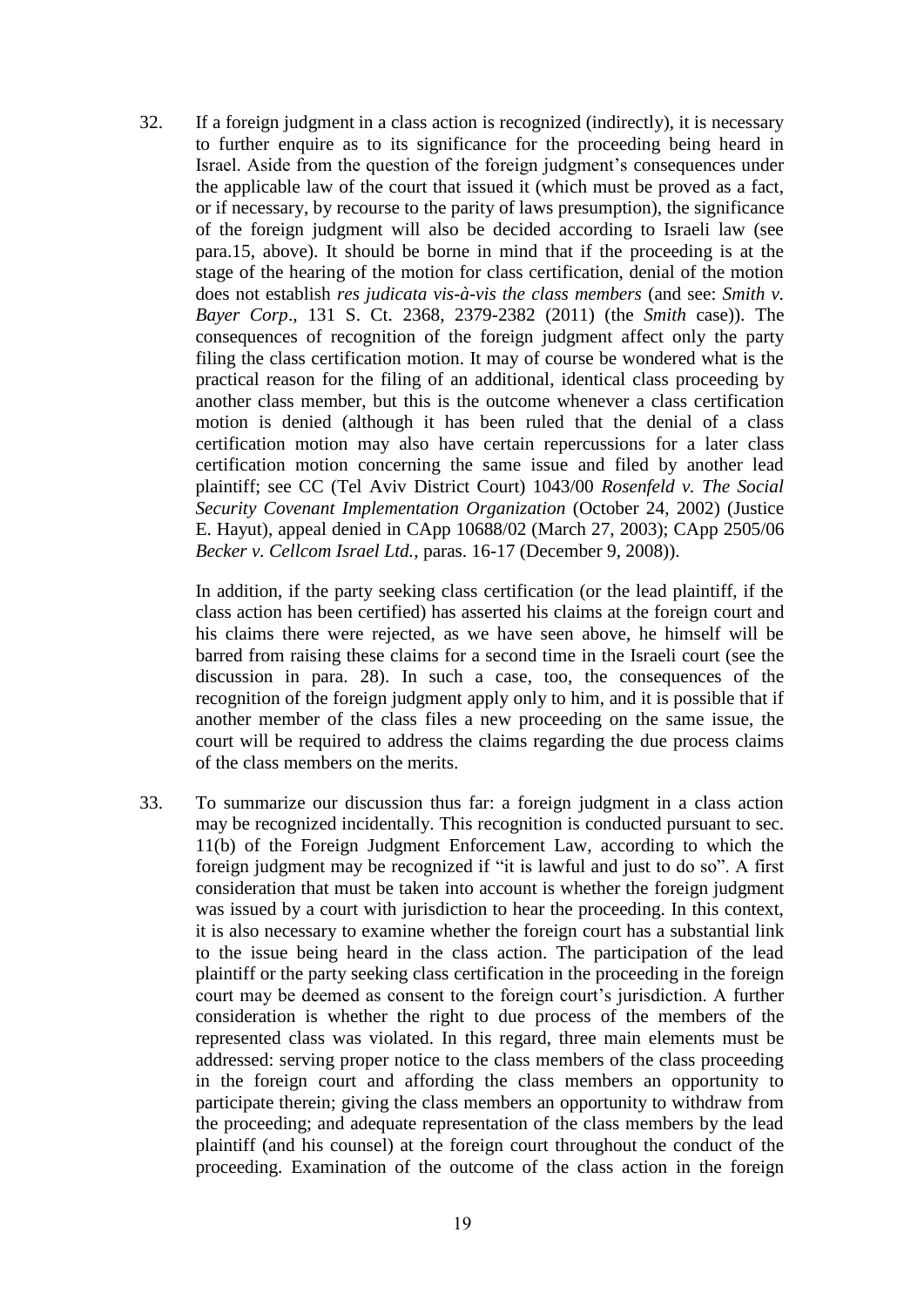court on the merits (or examination of a settlement that was approved in a foreign country on the merits) will only be performed in cases in which the outcome is clearly and manifestly unreasonable. Similarly, the foreign judgment will be denied recognition for repugnance to public policy only in exceptional cases. Weight should further be afforded to the fact that the claims being raised against recognition of the foreign judgment were already heard and decided by the foreign court. In addition, decisive weight should be afforded to the fact that the party raising the claims against recognition of the foreign judgment in Israel raised these claims himself in the foreign court, and his claims there were rejected.

If the court finds that the foreign judgment should be recognized, what is its significance for the proceeding being held in Israel? The consequence of the foreign judgment pursuant to the foreign law is a fact that needs to be proven, and insofar as necessary, the parity of laws presumption may be drawn on. According to Israeli law, if the proceeding in Israel is a class proceeding which is at the stage of class certification, denial of the class certification motion does not establish *res judicata* vis-à-vis the class. In such a case, recognition of the foreign judgment applies only to the party filing the class certification motion. In a case in which the foreign judgment is recognized without hearing the claims in connection with the right of the class to due process on the merits, because the party seeking class certification (or the lead plaintiff) are barred from raising the same, recognition of the foreign judgment is applicable only to the party seeking class certification (or the lead plaintiff).

## *From the general to the particular*

- 34. There is no doubt that the manner in which the motion for leave to appeal at bar was heard is irregular. The proceeding underwent many twists and turns while it was pending before this court. In this framework, the parties submitted evidence regarding the developments that occurred over time in a manner which is inconsistent with the regular conduct of a proceeding in a court of appeals (although it is emphasized that the parties did not object to the filing of this evidence). There is a dispute between the parties on the adequacy of the notice that was given in Israel regarding the class proceeding in the United States, on the opportunity that was given to the class members in Israel to withdraw from the Settlement, and on the adequate representation of the class members in Israel before the foreign court. Hence, the question arises as to whether it was correct to remand the case to the trial court in order that it hear such new evidence and decide these disputes between the parties.
- 35. However, ultimately I reached the conclusion that there is no point in remanding the case to the trial court. Based on the material before us, it appears that it may clearly be ruled that the foreign judgment that was issued in the class proceeding in the United States should be recognized, and that such recognition leads to denial of the Motion for Class Certification in Israel. First, and with regards to the issue of jurisdiction, the Petitioner appeared at the court in the United States and raised his claims on the merits in his objection to approval of the Settlement. The Petitioner did not refer us to where he denied the jurisdiction of the court in his pleadings that were filed in the United States (I would add that inspection of the Petitioner's claims in the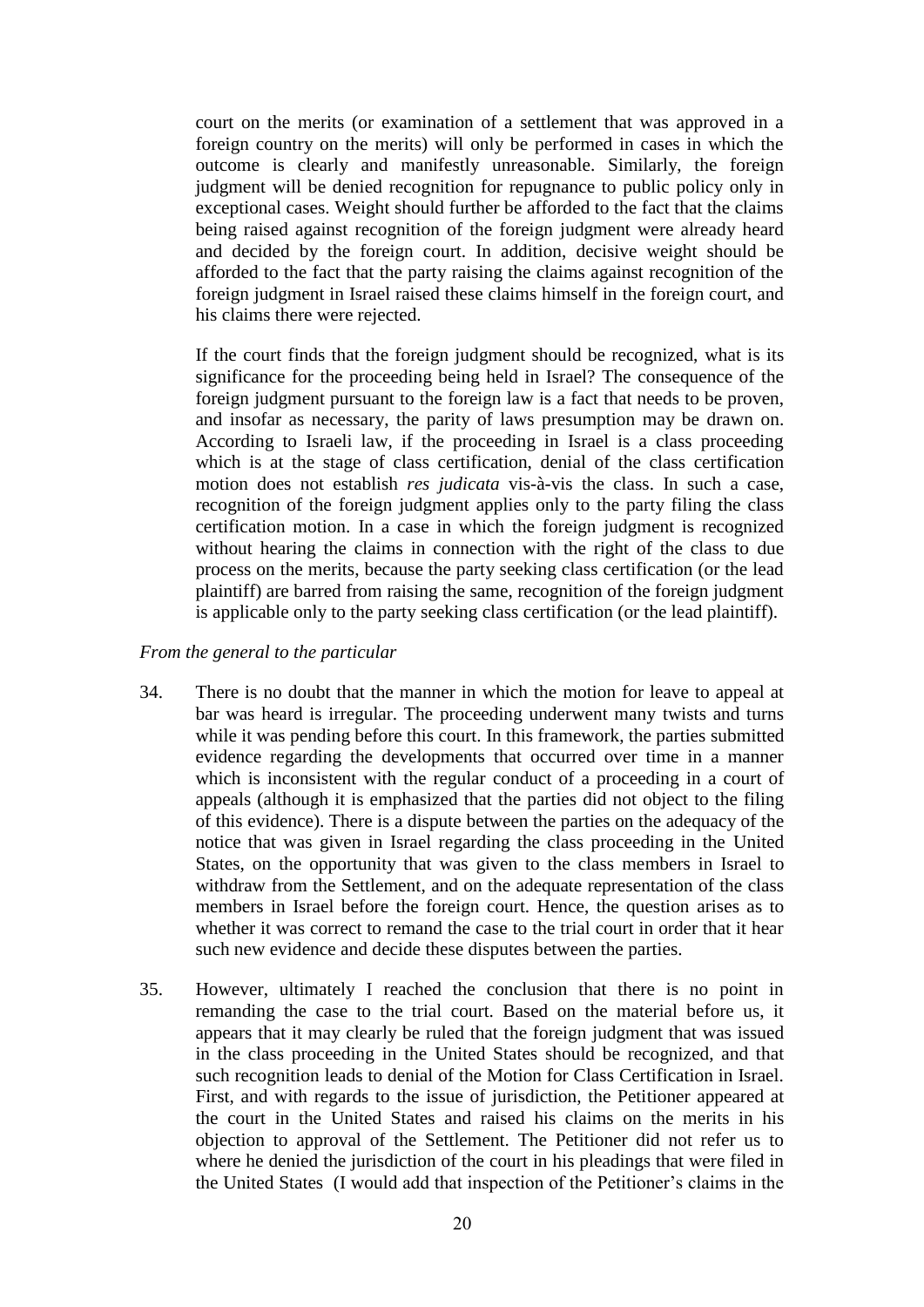supplementary pleading reveals that he, indeed, did not deny the jurisdiction of the court in the United States to hear the proceeding; paras. 50-52 of the supplementary pleading on behalf of the Petitioner, and para. 12 of the Petitioner's response to the supplementary pleading on behalf of the Respondent). The Respondent referred us to a pleading that was filed by the Petitioner with the California Federal Court in which he explicitly asserted that his claims against the Settlement ought to be heard in the United States and not in Israel (para. 32 of the supplementary pleading on behalf of the Respondent, which refers to Chapter III of Exhibit 27 to the supplementary pleading on behalf of the Petitioner). By his said conduct, and in the absence of an argument from the Petitioner on the issue of the convenient forum for a factual hearing at the trial court, he should be deemed as having agreed to the jurisdiction of the court in the United States It also appears that there can be no real dispute that the class proceeding has a substantive link to the United States in view of the fact that it concerns trade in securities of a United States company which was mainly performed in the United States.

36. With regard to the Petitioner's claims of a violation of the right of the class members in Israel to due process, as specified above, decisive weight should be afforded to the fact that the Petitioner himself already raised these claims before the California court, and that they were heard there and rejected. I will briefly review the California court's rulings on the matter (decision of February 18, 2014, Exhibit 29 to the supplementary pleading on behalf of the Petitioner). After having heard the Petitioner's claims at the hearing held before it, the California court found that the Settlement was reasonable and fair vis-à-vis investors from Israel. The court added that the Petitioner's claims regarding inadequate representation of the class members were not proven. In this context, it was held that the Petitioner did not prove that the class members from Israel ought to receive higher compensation due to a difference between securities law in Israel and such law in the United States The California court referred to the ruling of the District Court in Israel, whereby the law that applies to the Motion for Class Certification in Israel is United States law. The California court further added that the class proceeding in Israel is still in its infancy. Under these circumstances, the California Federal Court ruled that the Petitioner had "a long road ahead" in order to succeed in the proceeding that he had initiated in Israel. The California court's said conclusion appears quite logical under the circumstances. The California court also referred in its decision to the relatively high rate of participation of investors from Israel in the Settlement. It transpires from the data presented in such decision that the rate of participation of Israeli investors in the settlement was considerably higher than their percentage in the entire class represented in the class proceeding in the United States It was held that these data reveal that the class members in Israel were aware of the Settlement, and also that they undermine the Petitioner's claims in connection with the manner of representation of these class members. The court also rejected the Petitioner's claim in connection with the implications of the judgment in the *Morrison* case. Finally, the United States court ordered the publication of an additional notice regarding the fact of the Settlement among the class members in Israel, and extension of the date for the filing of the Entitlement Forms by them.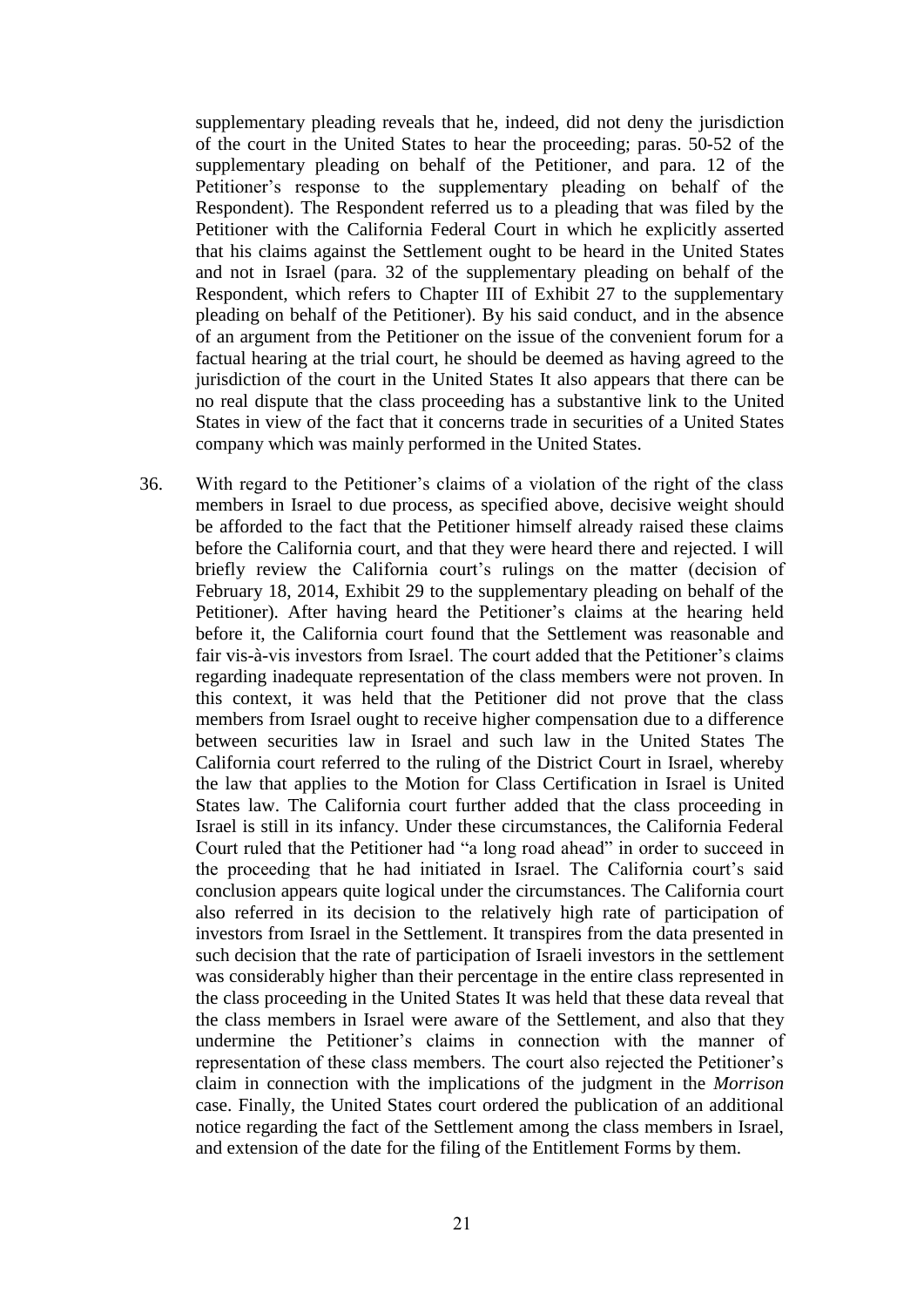- 37. As we can see, the Petitioner's claims were heard in detail by the California court and rejected. Under these circumstances, there is no room to permit the Petitioner to raise his claims yet again in the Israeli court, even according to the broadest approach to an "indirect challenge" of a class proceeding (see the discussion in para. 28 above). Indeed, there is no claim before us on the part of any member of the class in Israel, apart from the Petitioner, asserting that he did not receive adequate notice of the class proceeding in the United States, or that his rights were violated in any way. All we have before us is the Petitioner whose claims were already raised and rejected by the foreign court. Hence, there is no reason to accept the Petitioner's claims regarding a violation of the class's right to due process, and there is also no reason to remand the case to the trial court to hear his claims. I will add that the Petitioner has no serious, arguable claim with regards to the body of the terms and conditions of the Agreement, which claim, as aforesaid, will only be heard in exceptional cases. The conclusion is that there is no impediment to recognizing the foreign judgment pursuant to sec. 11(b) of the Foreign Judgment Enforcement Law.
- 38. Notwithstanding my said conclusion, I will not deny that I am dissatisfied with the manner in which the Respondent conducted itself. In the Settlement itself, no explicit reference is made to the fact that a considerable portion of the class members are persons who are located in Israel and purchased shares of the Respondent on TASE. This matter was subsumed in the manner in which the represented class was defined (sec. 1.3 of the Settlement, whereby the class members are any person who purchased shares of the Respondent in the relevant period "on any domestic or foreign exchange or otherwise"). The manner in which it was stated that the notices of the fact of the Agreement would be announced in the newspapers is particularly puzzling: "once in *Investor's Business Daily*, once in *Globes*, and once over the *Business Wire*" (sec. 6(b) of Appendix A to the Agreement), without stating that the second of the three newspapers is an Israeli newspaper. In addition, on the Entitlement Form the class members were required to declare that they had not initiated a proceeding in connection with the subject matter of the Settlement, and that they are not aware of such a proceeding having been filed on their behalf (sec. IV of Appendix A2 to the Settlement). Clearly, this declaration is not true with respect to the class members in Israel in view of the filing of the Motion for Class Certification in Israel. Moreover, in one of the pleadings that was filed in the framework of the hearing on approval of the Settlement (on behalf of the lead plaintiff in the United States), an attempt was made to convince the court that the class is homogeneous, and then too, without saying a word about the difficulty presented by the fact that a considerable portion of the class members is located in another country, and in whose regard there is an additional class proceeding (Exhibit 7 to the supplementary pleading on behalf of the Petitioner).

Moreover, it transpires from the documents that the Respondent attached to the supplementary pleading on its behalf, that it filed several affidavits with the California court regarding the manner in which the Settlement was announced and regarding the pace of implementation thereof (Exhibit 2 to the supplementary pleading on its behalf). In the first of the affidavits that were attached, of December 16, 2013, no explicit mention was made of the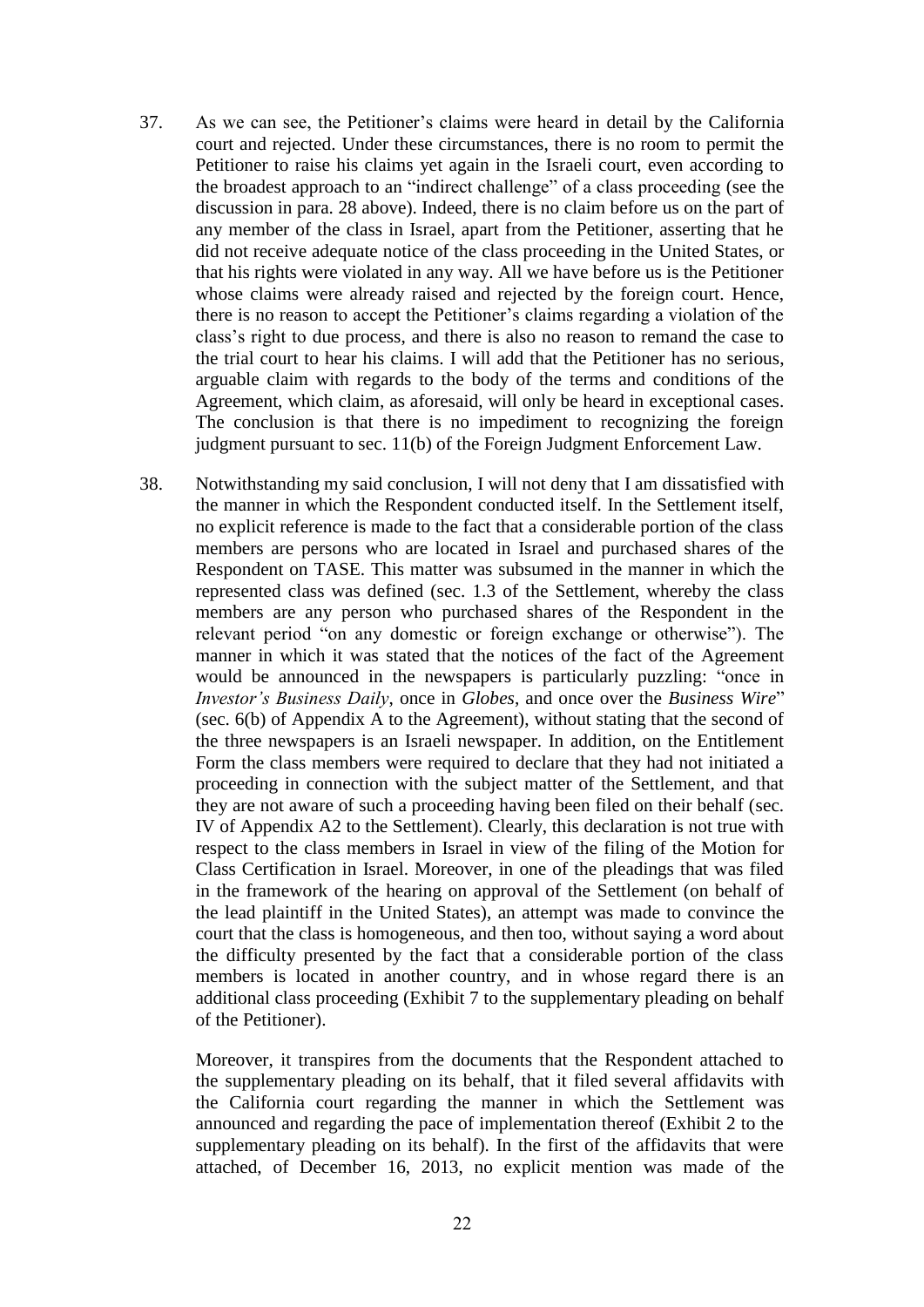existence of the class members in Israel. Then, too, the notice in the "Globes" newspaper was described alongside the other notices that were published in the United States, without stating that this notice was made in Israel. On December 30, 2013, the Petitioner filed his objection to the Settlement (Exhibit 20 to the supplementary pleading on behalf of the Petitioner). Subsequently, on January 16, 2014, an additional affidavit was filed by the Respondent, and this time providing substantial details regarding the existence of the class members in Israel, the notices that were sent to them, and the rate of response on their part according to the Settlement. This affidavit finally stated that the "Globes" newspaper is a newspaper distributed in Israel, and that this notice of the settlement was made in Israel. This conduct raises a suspicion that, prior to the filing of the objection by the Petitioner, the Respondent, together with the lead plaintiff in the United States, tried to underplay the fact of the existence of the class members in Israel.

Indeed, at the time of the hearing in the California court on the Petitioner's objection to approval of the Settlement, the court expressed irritation that it was not aware of this problematic aspect of the Agreement (pp. 56, 62 and 68- 69 of the transcript of the hearing of February 14, 2014, Exhibit 28 to the supplementary pleading on behalf of the Petitioner). The court was also troubled by the adequacy of the notice that was given to the class members in Israel, and even informed the Respondent of the concern of a future indirect challenge of the approval of the Settlement (*ibid.*, at p. 24, line 22*ff*., and at p. 63). In view of the court's comments at the hearing, the Respondent published an additional notice of the Settlement in Israel, this time in Hebrew, and the date for the filing of the Entitlement Forms by the class members in Israel was also extended.

- 39. In my opinion, there is no doubt that the Respondent ought to have clearly informed the California court of the problem presented by the existence of the class members in Israel, at its initiative and at the stage of the filing of the Settlement for the court's approval. A separate and in-depth hearing on the Settlement and the motion to approve it ought to have been dedicated to the issues concerning the existence of no few class members from outside of the United States However, although this was not done, ultimately the California court was informed of the foregoing difficulty, it explicitly addressed it, and decided the issue. This was done following the objection that the Petitioner filed to the Settlement, and to his credit, it is noted that the objection led to the publication of an additional notice of the settlement in Israel and to the extension of the date for the filing of the Entitlement Forms. In any event, once the California court addressed the matter, and decided as it did, there is no room to permit the Petitioner to try his luck by raising the same claims once again in Israel.
- 40. Having reached the conclusion that the judgment approving the Settlement in the class proceeding in the United States should be recognized, the question arises as to the implications thereof for the Motion for Class Certification in Israel. The Respondent filed an expert opinion in respect of the significance of the judgment in the United States, but it appears that in this regard too, there is no point in remanding the case to the trial court for a factual hearing of the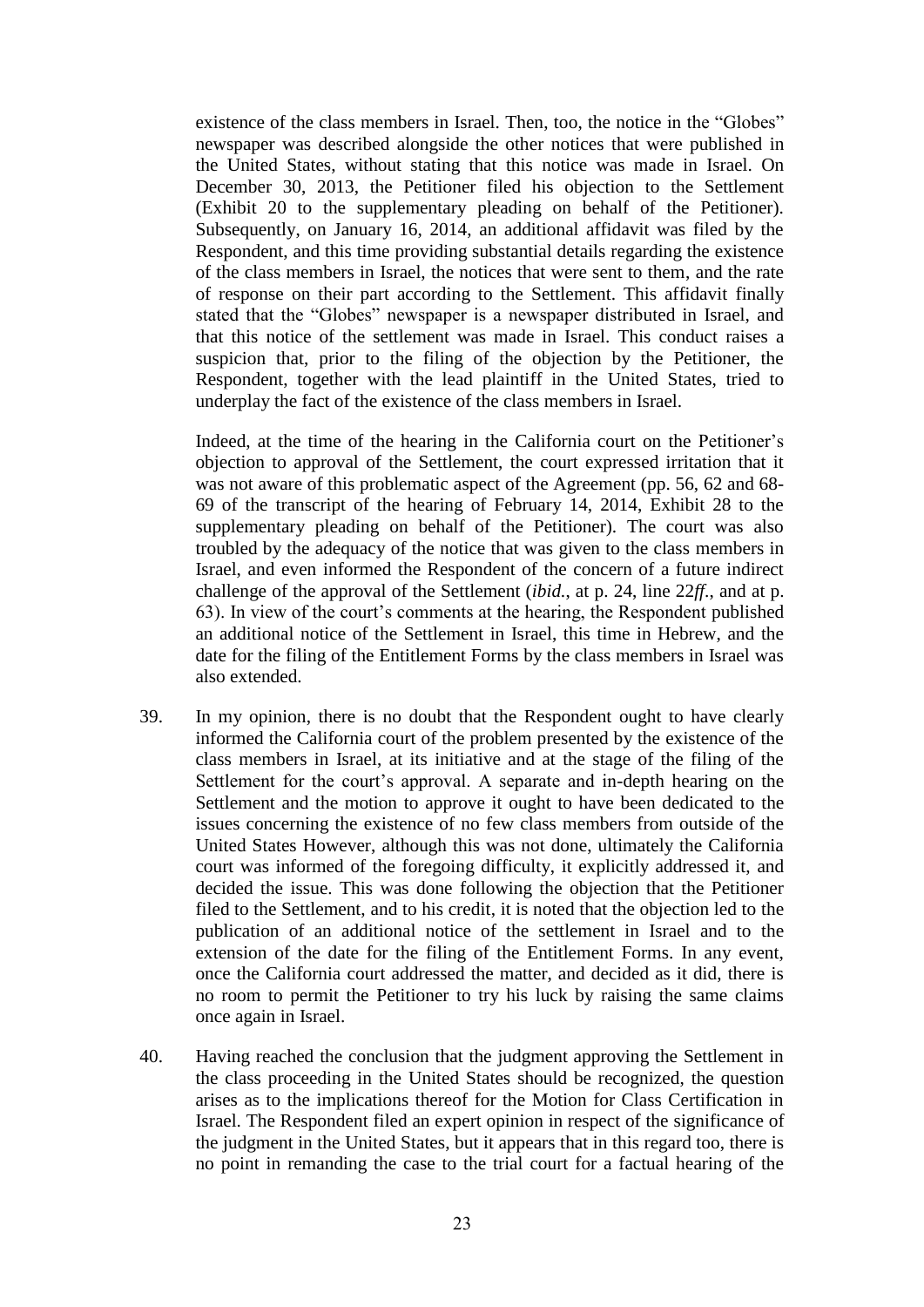issue. The fact that the foreign judgment establishes *res judicata* pursuant to United States law is quite clear in view of the provisions of the Settlement, and in view of the definition of the represented class according to the Settlement. The Petitioner has no good claim in connection therewith. It is noted that the judgment that was issued in the United States is final (it is noted that another class member filed an appeal from the judgment with the Federal Court of Appeals and the appeal was denied by consent: Exhibit 1 to the supplementary pleading on behalf of the Respondent). Although the California court ruled that it was not deciding upon the consequences of approval of the Settlement in respect of the proceeding being held in Israel, this is inconsequential. Leaving the significance of a judgment to a proceeding in another country as an open issue to be decided by the court in the other country is a technique used by courts from time to time (see the survey in Brown's article, at pp. 224-226; and see the *Smith* case, at p. 2375). The question of the significance of the foreign judgment in Israel is determined by the court in Israel, as we shall now do.

With respect to the implications of the foreign judgment in Israel pursuant to Israeli law, the proceeding is at the class certification stage. Therefore, the implications of recognition of the foreign judgment are vis-à-vis the Petitioner only, and not vis-à-vis the class in Israel. This is particularly true when the claims regarding violation of the right of the class members to a process were not heard by us on the merits, since the Petitioner himself is barred from raising the same.

- 41. We find, under the circumstances created, there is no point in remanding the case to the trial court for a factual hearing on the parties' claims. The parties were given a full opportunity to present their claims on the matter before us. It should be recalled that a court of appeals has broad jurisdiction to decide disputes between the parties, and in this context the court of appeals is granted jurisdiction to issue any decision that may be issued by the trial court, and to issue a decision in favor of the respondent even without the filing of an appeal or a counter-appeal on its part (see sec. 462 of the Civil Procedure Regulations, 5744-1984).
- 42. However, I would reemphasize that as aforesaid, in my judgment no examination was performed on the merits of the claims in connection with the right of the class members in Israel to due process, since the Petitioner himself is barred from raising such claims after he raised them in the United States and they were rejected there. Therefore, if, in the future, these claims are raised by another member of the class in Israel, the competent court may be required to address the same on the merits. In such an examination, weight will probably also be afforded to the rulings made at the California court (and see para. 32 above). I, of course, express no position with regard to the fate of such a proceeding.

### *Final comment*

43. In CApp 3441/01 *Anonymous v. Anonymous*, IsrSC 58(3) 1, 23 (2004), Chief Justice A. Barak stated (not in connection with class actions):